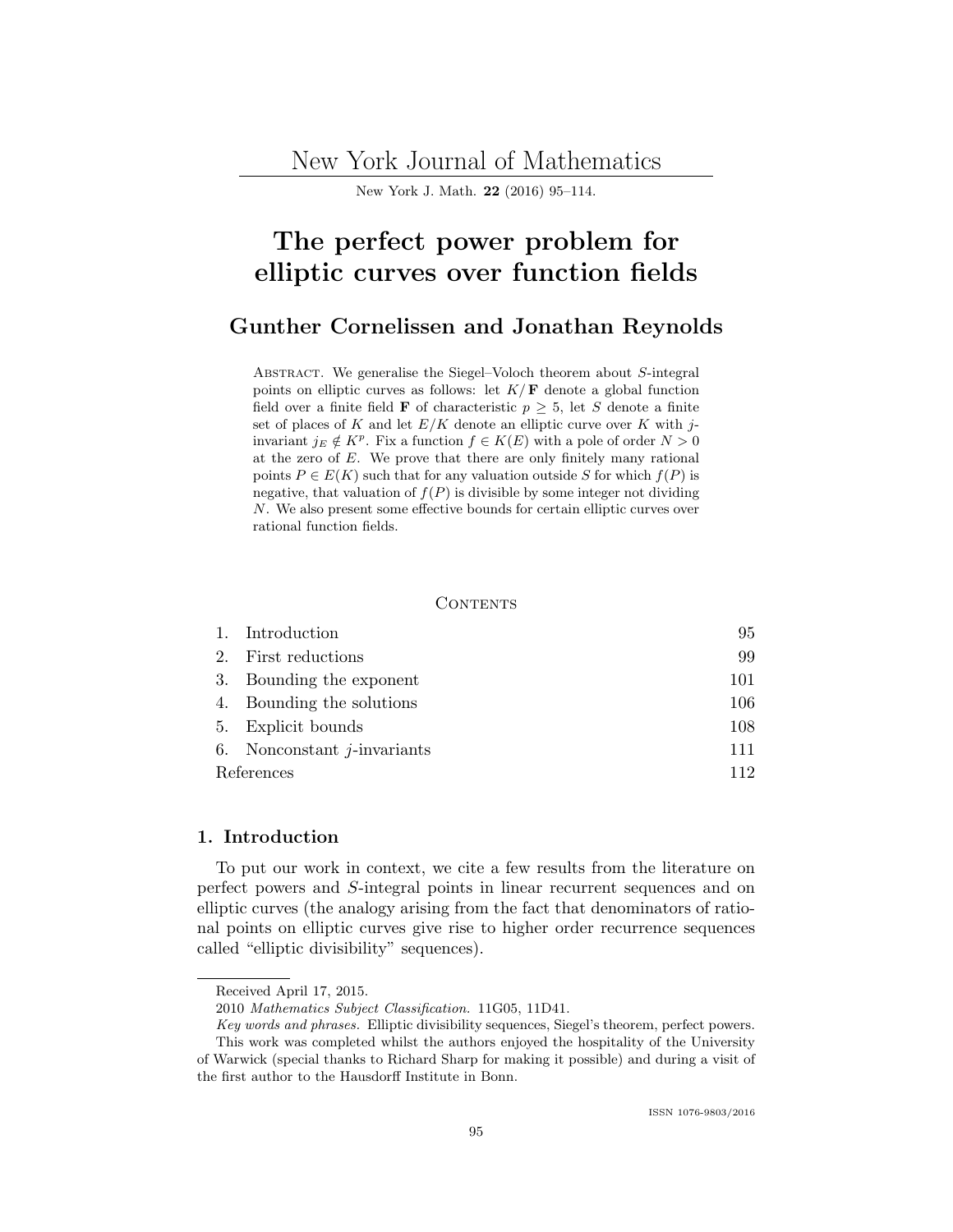- Pethő  $[12]$ , and Shorey and Stewart have proven that a large class of linear recurrent sequences over the integers contain only finitely many pure powers  $> 2$  up to factors from a given finite set of primes (see, e.g., Corollary 2 in [\[15\]](#page-18-0)).
- Bugeaud, Mignotte and Siksek have applied the modular method to explicitly list all perfect powers in the classical Fibonacci sequence (see, e.g., [\[4\]](#page-17-0)).
- Lang and Mahler have shown that Siegel's theorem on integral points generalises to the statement that the set of S-integral points on curves of genus  $\geq 1$  over a number field is finite, for every finite set S of valuations  $([16], [9], [10])$  $([16], [9], [10])$  $([16], [9], [10])$  $([16], [9], [10])$  $([16], [9], [10])$  $([16], [9], [10])$  $([16], [9], [10])$ .
- In  $[6]$ , it is proven that the set of denominators of points on an elliptic curve over Q contains only finitely many  $\ell$ -th powers for fixed  $\ell > 2$ (cf. also [\[13\]](#page-18-0) for a general number field).

In this paper, we consider such questions over global function fields  $K$  over a finite field **F** of characteristic  $p \geq 5$  (where we say that  $x \in K$  is a perfect  $\ell$ -th power if all its valuations are divisible by  $\ell$ ). For a study of recurrent sequences in this setting, see, e.g., [\[8\]](#page-18-0) and references therein. The analogue of Siegel's theorem was proven by Voloch ([\[23\]](#page-18-0); under the necessary assumption that the elliptic curve is not isotrivial). We are interested in strenghtening this by considering perfect powers  $> 2$  up to a finite set S of valuations in denominators of points on elliptic curves over  $K$  (here, "denominators" refers to negative valuations of the coordinates of the point). Our main result generalizes the Siegel–Voloch theorem and at the same time gives a finiteness result that is uniform in the powers that can occur:

**Theorem 1.1.** Let K be a global function field over a finite field  $\mathbf{F}$  of characteristic  $p \geq 5$  and S a finite set of places of K. Suppose that E is an elliptic curve over K with j-invariant  $j_E \notin K^p$ . Let f denote a function in  $K(E)$  with a pole of order  $-\text{ord}_O(f) > 0$  at the zero point  $O = O_E$  of E. Define the set

(1)  $\mathscr{P}(E,K,S,f)_n$  $:= \{P \in E(K) : n \mid \nu(f(P)), \text{ for all } \nu \notin S \text{ with } \nu(f(P)) < 0\},\$ 

consisting of points P for which the "denominator" of  $f(P)$  is an n-th power up-to-S. Then

(2) 
$$
\mathscr{P}(E, K, S, f) := \bigcup_{n \nmid \text{ord}_O(f)} \mathscr{P}(E, K, S, f)_n
$$

is finite.

Remark 1.2. The result implies Voloch's analogue of Siegel's theorem ([\[23\]](#page-18-0), 5.3) for curves with  $j_E \notin K^p$ , which states that the set of S-integer values of  $f$  on  $E$ , defined as

$$
\mathcal{Q}(E, K, S, f) := \{ P \in E(K) \colon \nu(f(P)) \ge 0 \text{ for all } \nu \notin S \}
$$

<span id="page-1-0"></span>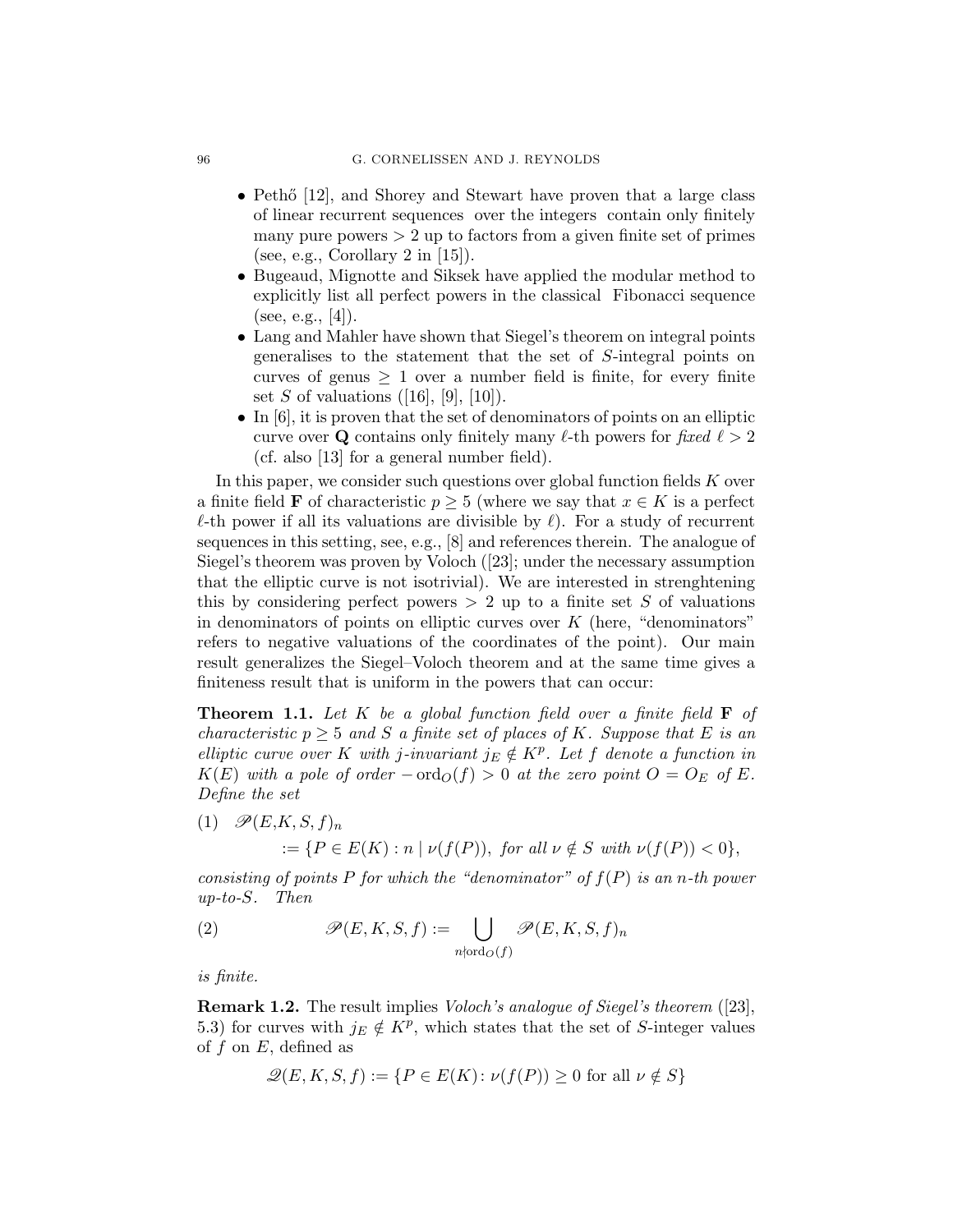is finite. This is implied by the above theorem by combining it with the equality

$$
\mathscr{Q}(E, K, S, f) = \bigcap_{n \ge 1} \mathscr{P}(E, K, S, f)_n.
$$

Remark 1.3. There is a corresponding statement for smooth curves of genus one (not necessarily with a  $K$ -rational point), that follows immediately from the theorem: if  $C$  is a curve of genus one over a global function field k over **F** and  $f \in k(C) - k$  is a nonconstant function, then let  $O \in C(K)$ denote a pole of f in some finite extension  $K/k$ . Then if the j-invariant of the Jacobian of C is not a p-th power in K, the set  $\mathcal{P}(C, k, S, f)$  (defined as in  $(1)$  and  $(2)$ ) is finite.

Also, replacing f by  $f^{-1}$ , there is a corresponding result for functions which have a zero at O (but then concerning P for which  $\nu(f(P)) > 0$ implies  $n \mid \nu(f(P))$ .

Remark 1.4. To make the analogy with linear recurrent sequences, one can apply the theorem to multiples of a fixed (infinite order) point  $P$  in  $E(K)$  and the coordinate function x on a Weierstrass equation for E, for which  $\text{ord}_{\mathcal{O}}(x) = -2$ , then it says something about perfect powers in the associated elliptic divisibility sequence: assume that  $j_E \notin K^p$ , and fix a place  $\infty$  of K such that the ring of functions  $\mathscr O$  regular outside  $\infty$  is a PID. Factor  $x(P) = A_P / B_P^2$  with  $A_P$  and  $B_P$  coprime in  $\mathcal{O}$ . Then  $\{B_{nP}\}\$ is a divisibility sequence in the UFD  $\mathcal O$  in the conventional sense, and the theorem (with  $S = \{\infty\}$  says that it contains only finitely many perfect powers, in the usual meaning of the word.

As was observed in  $[8]$  (Lemma 22), if K is a function field, the structure of the formal group associated to  $E(K_v)$  implies that if  $\nu(x(nP)) < 0$ , then  $\nu(x(mnP)) = \nu(nP)$  for all integers m coprime to the characteristic of K, in stark contrast with the number field case, where  $\{\nu(x(mnP))\}_{m\geq 1}$  in unbounded. This does not imply anything about large perfect powers, since it might be that the smallest n for which  $\nu(x(nP))$  is negative has very large  $-\nu(x(nP))$ ; see the next remark.

**Remark 1.5.** There is no absolute (i.e., not depending on the elliptic curve E) bound on the power that can occur in denominators of elliptic curves over function fields. For example, consider the curve

$$
E: y^2 + xy = x^3 - t^{2d}
$$

over the rational function field  $K = \mathbf{F}_p(t)$  with  $p = 1 \text{ mod } 4$ , and let  ${B_m}$  be the elliptic divisibility sequence over  $\mathscr{O} = \mathbf{F}_p[t]$  generated by  $P = (0, at^d) \in E(K)$  where a is chosen so that  $a^2 = -1$  mod p. Then

$$
B_1 = B_2 = B_3 = 1
$$
 and  $B_4 = t^d$ .

(This curve is taken from Theorem 1.5 in [\[21\]](#page-18-0).)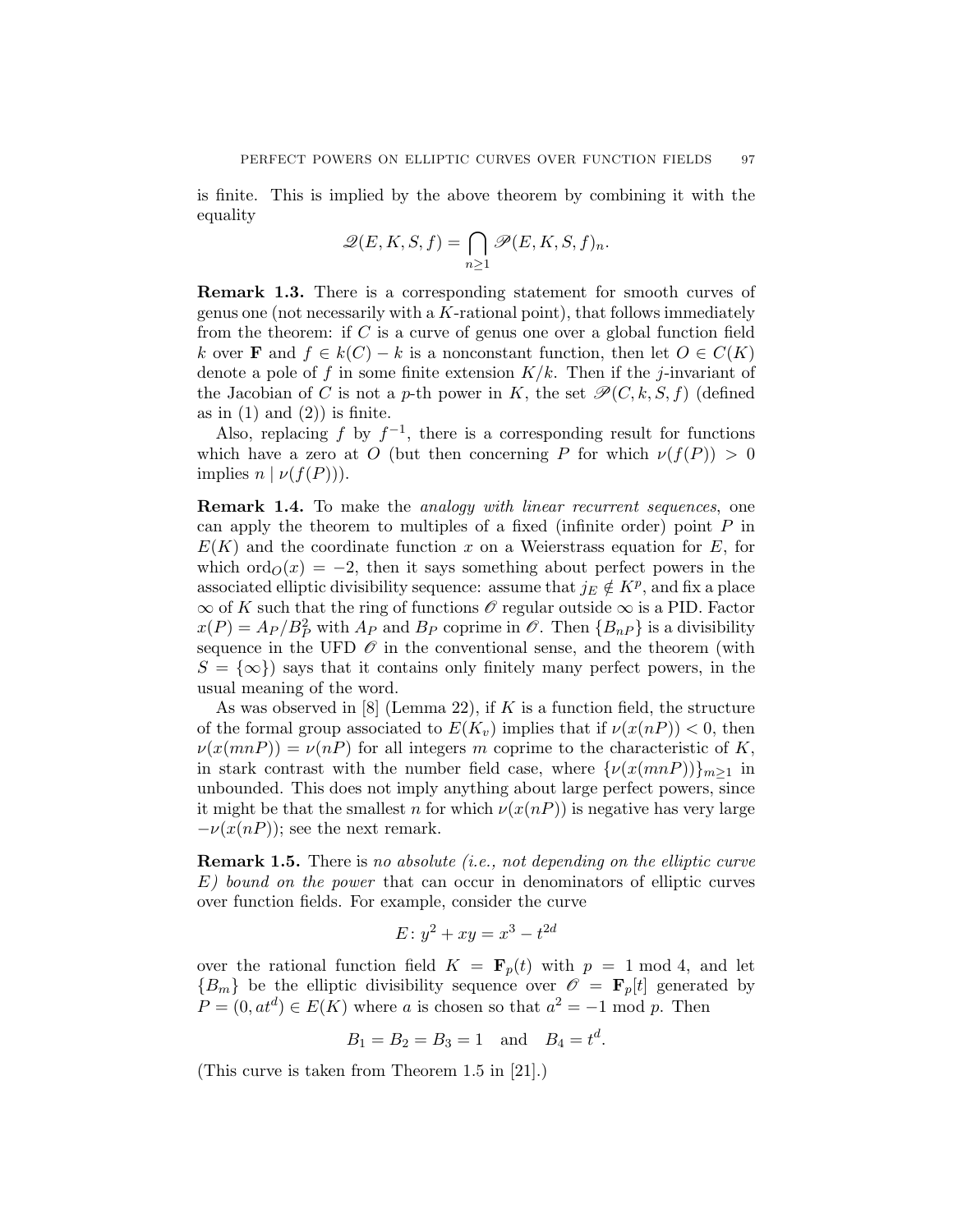**Remark 1.6.** The *requirement*  $p \geq 5$  arises from our method of proof because we apply the abc-conjecture to a ternary equation associated to the 2-division polynomial on a short Weierstrass form and we take field extensions of degree 2 and 3 in the proof (which could introduce inseparability if  $p \leq 3$ ).

**Remark 1.7.** The following two examples show what can go wrong if  $j_E \in \mathbb{R}$  $K^p$ . First, suppose

$$
E': y^2 = x^3 + ax + b
$$

is an elliptic curve of nonzero rank over K (so  $j_{E'} \notin \mathbf{F}$ ) and let E be given by

$$
E: y^2 = x^3 + a^p x + b^p
$$

for some  $a, b \in K$ . Then  $E(K)$  contains infinitely many p-th powers  $(\tilde{x}^p, \tilde{y}^p)$ <br>for  $(\tilde{x}, \tilde{y})$  running through the infinite set  $F'(K)$ . In this example,  $\tilde{y} \in \tilde{G}$ for  $(\tilde{x}, \tilde{y})$  running through the infinite set  $E'(K)$ . In this example,  $j_E \in$ <br> $\mathbf{F}'$  $K^p - F$ .

Secondly, if  $y^2 = x^3 + ax + b$  is a curve with  $a, b \in \mathbf{F}$  and

$$
K\supseteq \mathbf{F}(t,\sqrt{1+at^4+bt^6})
$$

then  $E(K)$  contains the points

$$
\left(\frac{1}{t^{2p^m}}, \frac{\sqrt{1 + at^4 + bt^6}}{t^{3p^m}}\right)
$$

for all  $m$ , on which the x-coordinate has unbouded negative t-valuation. Here,  $j \in \mathbf{F}$  is in the ground field, so  $j \in K^{p^s}$  for all s.

Here is an outline of the proof of the theorem. Throughout the proof we can enlarge the field  $K$  to a separable extension and the set  $S$  to a larger set of valuations. We use a standard reduction from a general function  $f$  to a coordinate function  $x$  on a short Weierstrass equation. We use the method of "Klein forms" to show that the existence of a point in  $\mathscr{P}(E, K, S, f)_n$  implies the existence of a solution to a ternary equation of the form  $X^2 + Y^3 = Z^{4n}$  in S-integers. We then use Mason's theorem (the "abc-conjecture in function fields") to bound n unless it is divisible by p. We can conclude that the union in  $(2)$  needs to be taken over only finitely many n. Finally, we use the Siegel identities to prove that each individual  $\mathscr{P}(E, K, S, f)_n$  is finite, or  $j_E \in K^p$ .

In principle, the method is effective, in that all occurring constants can be bounded above in terms of  $E, K$  and  $S$ , but doing this abstractly in practice is rather painful, given that the proof involves recurrent enlargement of  $K$ and S.

As an example of making the results explicit, we prove the following in Section [5.2,](#page-14-0) which shows what kind of bounds one can expect (i.e., linear in the degree of the discriminant of the curve):

<span id="page-3-0"></span>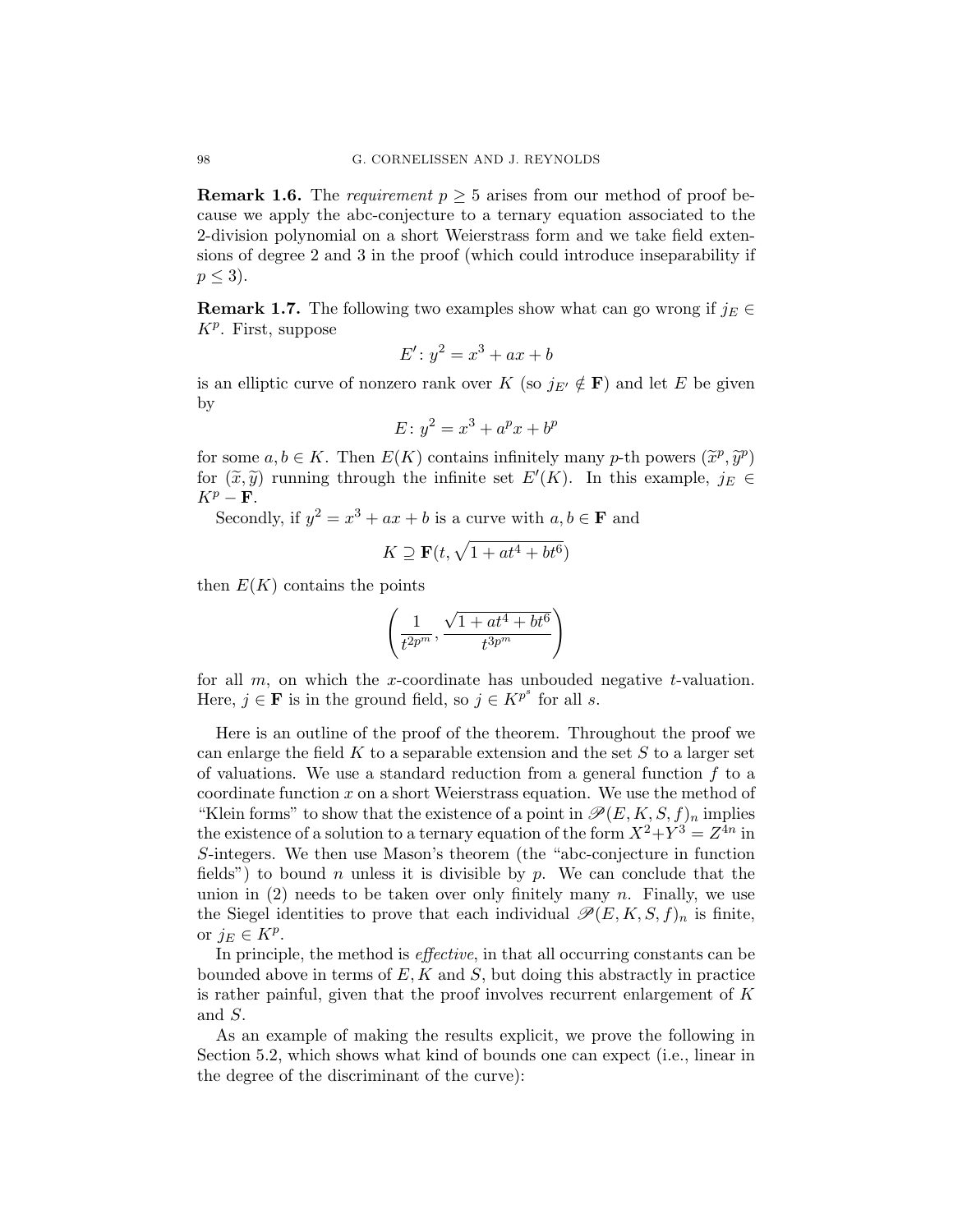<span id="page-4-0"></span>**Proposition 1.8.** Assume that  $E$  is an elliptic curve over a rational function field  $K = \mathbf{F}_q(t)$  with coefficients from  $\mathbf{F}_q[t]$  such that all 2-torsion points on E are K-rational and  $j_E \notin K^p$ . Assume that  $P = 2Q \in 2E(K)$  has associated elliptic divisibility sequence  ${B_n}$ . If  $B_n \notin \mathbf{F}$  is a perfect  $\ell$ -th power of a polynomial in t, then we have the following bounds:

$$
\ell \leq 3 \deg \Delta_E + 1; \quad \deg B_n \leq \frac{49}{2} \deg \Delta_E; \quad n \leq \sqrt{\frac{588 \deg \Delta_E}{12h(x(P)) - h(j_E)}},
$$

where  $h(x) = \max\{\deg(A), \deg(B)\}\$  if  $x = A/B$  with A and B coprime in  ${\bf F}_q[t]$ .

We apply this to an explicit curve in Example [5.3.](#page-16-0)

In the final section, we briefly discuss what can be proven if the  $j$ -invariant is a p-th power and  $j \notin F$ , using Frobenius twists.

#### 2. First reductions

**2.1.** Let K denote a global function field of genus g over a finite field  $\mathbf{F}$ of characteristic  $p \geq 5$ , let  $M_K$  denote the set of all normalized valuations of  $K$ , normalized so the product formula holds. Let  $S$  denote a nonempty finite set  $S \subset M_K$ . Let  $\mathscr{O}_{K,S}$  denote the ring of S-integers

$$
\mathscr{O}_{K,S} = \{ x \in K \colon \nu(x) \ge 0 \text{ for all } \nu \notin S \},
$$

and

$$
\mathscr{O}_{K,S}^{*}=\{x\in K\colon\nu(x)=0\text{ for all }\nu\notin S\}
$$

the ring of S-units. We call two elements  $a, b \in \mathcal{O}_{K,S}$  coprime S-integers if for all  $\nu \notin S$ , either  $\nu(a) = 0$  or  $\nu(b) = 0$ . Since the ground field **F** is finite, the class number  $h_{K,S}$  of  $\mathscr{O}_{K,S}$  is also finite ([\[14\]](#page-18-0), Prop. 14.2), and this implies:

**Lemma 2.2.** There exists a set S' consisting of at most  $h_{K,S} - 1$  valuations such that  $\mathscr{O}_{K,S\cup S'}$  is a PID.

**2.3.** Let E denote an elliptic curve over K, with j-invariant  $j_E \notin \mathbf{F}$ . Fix a short Weierstrass equation  $y^2 = x^3 + ax + b$  for  $E/K$ , which is possible since  $p \geq 5$ . Let  $O = O_E$  denote the zero point of the group E. If  $P \in E(K)$  is a rational point with  $P \neq O$ , write it in affine form as  $P = (x(P), y(P)).$ 

**Lemma 2.4.** Theorem [1.1](#page-1-0) holds for a field  $K$  and a set of valuations  $S$  if it holds for a separable field extension  $K'/K$  and a set S' of  $K'$ -valuations that contains the extension of all S-valuations to  $K'$ .

**Proof.** Under the given conditions,  $\mathscr{P}(E, K, S, f)_n \subseteq \mathscr{P}(E, K', S', f)_n$  for all n, and separability of  $K'/K$  implies that  $j_E \notin (K')^p$ .

Proposition 2.5. Theorem [1.1](#page-1-0) holds true for all nonconstant functions f if it holds true for the coordinate function  $x$  on a short Weierstrass model for the curve E.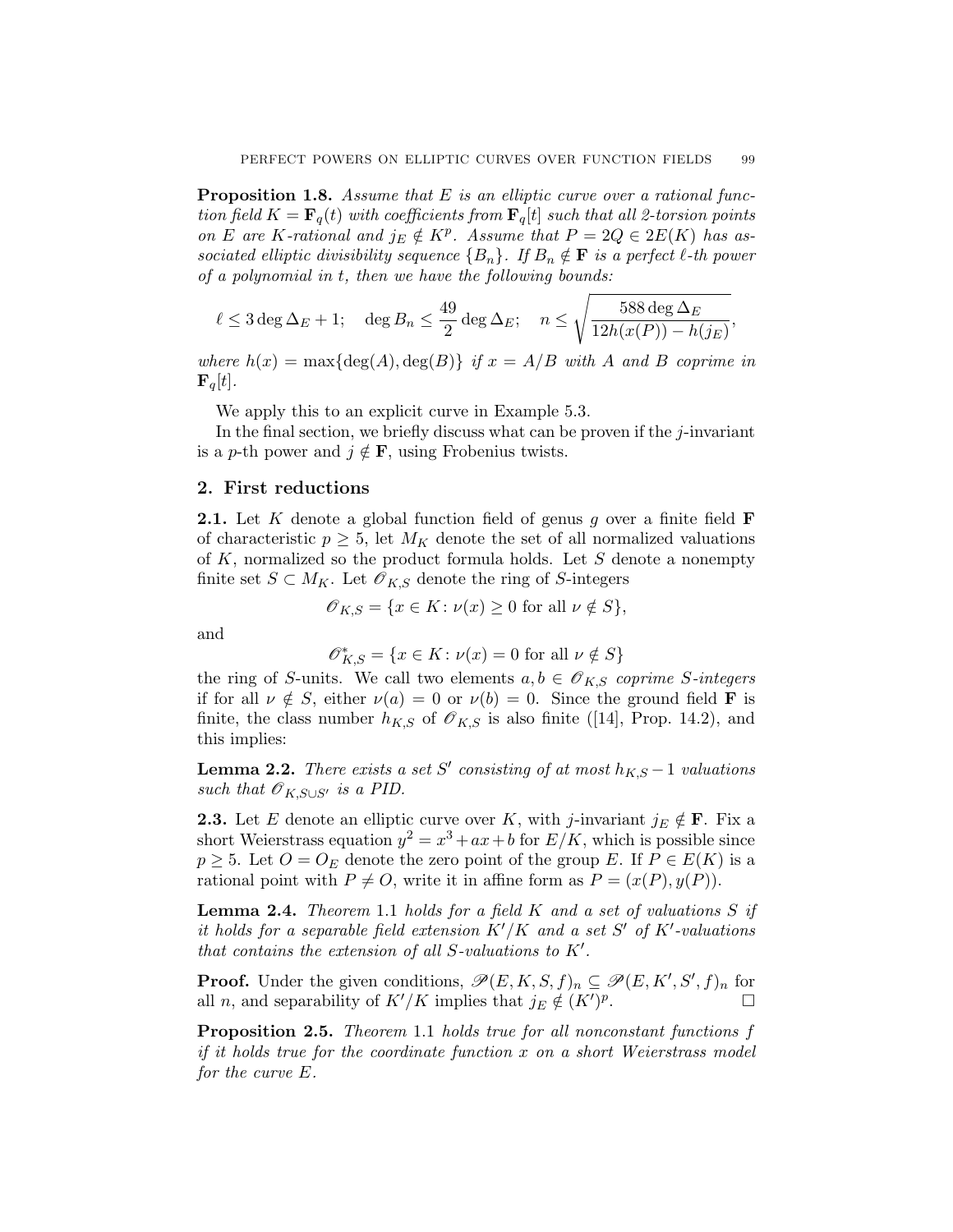**Proof.** We claim that if  $P \in \mathcal{P}(E, K, S, f)_n$  for some n coprime to ord<sub>O</sub> f, then we also have that  $P \in \mathscr{P}(E, K, S', x)_{n'}$  for some  $n' > 2 = -\text{ord}_Q x$  and and extension  $S' \supseteq S$ , where x is the x-coordinate of a Weierstrass model  $y^2 = x^3 + ax + b$ . The method of proof is taken from [\[13\]](#page-18-0), 5.2.3 (cf. [\[18\]](#page-18-0) IX.3.2.2 for a similar reduction in case of Siegel's theorem).

Write  $f = (\varphi(x) + y\psi(x))/\eta(x)$  for polynomials  $\varphi, \psi, \eta \in K[x]$  of respective degrees  $d_1, d_2$  and  $d_3$ .

First we compute the order of the pole of f at O: since x is of order  $-2$ and y of order  $-3$ , we find

(3) 
$$
\text{ord}_O(f) = \text{ord}_O(\varphi(x) + y\psi(x)) - \text{ord}_O(\eta)
$$

$$
= -\max\{2(d_1 - d_3), 2(d_2 - d_3) + 3\}.
$$

Enlarge  $S$  so that  $a, b$  and all coefficients of these three polynomials are  $S'$ -integers and their leading coefficients are  $S'$ -units, keeping  $\mathscr{O}_{K,S'}$  a PID. If we write  $x(P) = (A/B^2, C/B^3)$  in S-integers A, B, C with B coprime to AC, then we have the following two expressions for  $f(P)$ :

$$
(4) f(P) = \frac{1}{B^{3+2(d_2-d_3)}} \cdot \frac{B^{3+2(d_2-d_1)} (B^{2d_1} \varphi(A/B^2)) + C (B^{2d_2} \psi(A/B^2))}{B^{2d_3} \eta(A/B^2)}
$$
  

$$
(5) = \frac{1}{B^{2(d_1-d_3)}} \cdot \frac{B^{2(d_1-d_2)-3} (CB^{2d_2} \psi(A/B^2)) + (B^{2d_1} \varphi(A/B^2))}{B^{2d_3} \eta(A/B^2)}.
$$

First, suppose that in  $(3)$ ,  $-\text{ord}_O(f) = 2(d_2-d_3)+3 > 0$ , or, equivalently,  $3+2(d_2-d_1) > 0$ . Then in the first representation of  $f(P)$  in (4) we find that B is coprime to the numerator and denominator of the second factor. Assume that  $v \notin S'$  with  $v(x(P)) < 0$ , i.e.,  $v(B) > 0$ . Then

$$
v(f(P)) = -(3 + 2(d_2 - d_3))v(B) < 0,
$$

and from  $P \in \mathcal{P}(E, K, S, f)_n$  we conclude that  $n | v(f(P))$ , i.e.,

$$
n \mid v(B) \cdot (3 + 2(d_2 - d_3)).
$$

The hypothesis  $n \nmid \text{ord}_O(f)$  implies that  $m \mid v(B)$  for some divisor  $m > 1$  of *n*, i.e.,  $P \in \mathscr{P}(E', K, S', x)_{2m}$  with  $m > 1$  (i.e.,  $2m \nmid \text{ord}_O(x) = -2$ ).

Secondly, suppose that in  $(3)$ ,  $-\text{ord}_O(f) = 2(d_1-d_3) > 0$ , or, equivalently,  $2(d_1 - d_2) - 3 > 0$ , then in the second representation of  $f(P)$  in (5) we find that B is coprime to the numerator and denominator of the second factor. Assume that  $v \notin S'$  with  $v(x(P)) < 0$ , i.e.,  $v(B) > 0$ . Then

$$
v(f(P)) = -2(d_1 - d_3)v(B) < 0,
$$

and from  $P \in \mathscr{P}(E, K, S, f)_n$  we conclude that  $n | v(f(P))$ , i.e.,

$$
n \mid v(B) \cdot 2(d_1 - d_3).
$$

The hypothesis  $n \nmid \text{ord}_O(f)$  implies that  $m \mid v(B)$  for some divisor  $m > 1$  of *n*, i.e.,  $P \in \mathcal{P}(E', K, S', x)_{2m}$  with  $m > 1$  (i.e.,  $2m \nmid \text{ord}_O(x) = -2$ ).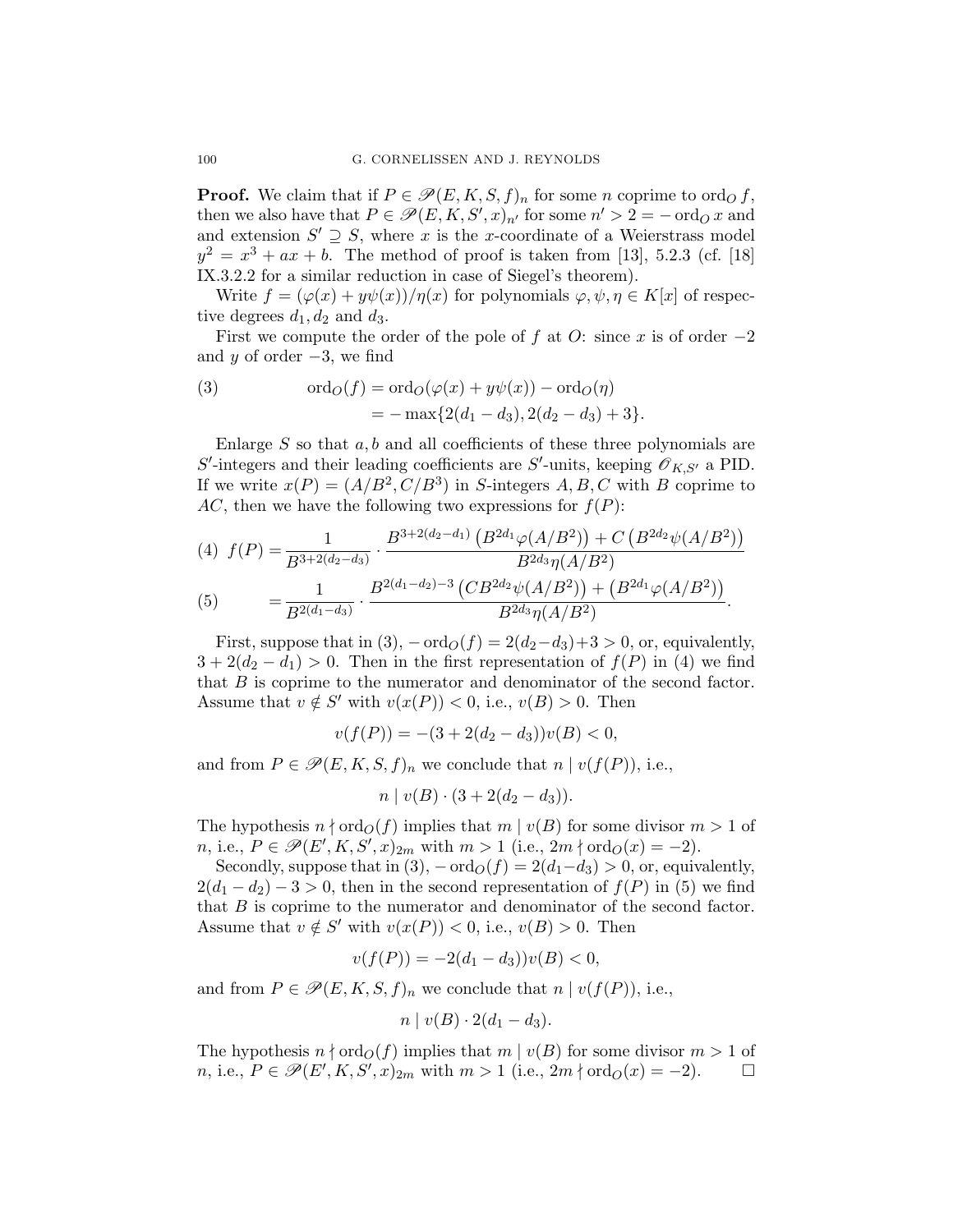#### <span id="page-6-0"></span>3. Bounding the exponent

Without loss of generality, we assume that  $E$  is given by a Weierstrass equation in short form  $y^2 = x^3 + ax + b$ , with  $j_E \notin K^p$  and  $f = x$ . For the next reduction, we take our inspiration from Bennett and Dahmen ([\[2\]](#page-17-0), Section 2) in using a classical syzygy for binary cubic forms, applied to the 2-division polynomial.

**Proposition 3.1.** Given E, up to replacing K by a sufficiently large separable extension and enlarging S so that  $\mathscr{O}_{K,S}$  is a PID, we have the following: if there exists  $P \in \mathscr{P}(E, K, S, x)_n \neq \emptyset$ , then there exists a solution to

$$
X^3 + Y^2 = Z^{4\ell} \text{ where } \ell = \begin{cases} n \text{ if } n \text{ is odd;} \\ n/2 \text{ if } n \text{ is even,} \end{cases}
$$

with  $X, Y, Z \in \mathscr{O}_{K, S}$  pairwise coprime and  $\nu(Z) = 0$  for all  $\nu \in S$ , and with  $B_P = Z^{\ell}v$  for some S-unit v, where  $x(P) = A_P/B_P^2$  is a representation in coprime S-integers.

**Proof.** There exists a finite separable extension K' of K such that  $E(K) \subset$  $2E(K')$ : it suffices to let K' contain the coordinates of the solutions D to the equations  $C = 2D$  for C running through a finite set of generators for  $E(K)$  (this can also be done without halving generators, see Remark [3.3](#page-8-0) below). Separability of  $K'/K$  follows from the fact that the degree of  $K'/K$ is only divisible by powers of 2 and 3, and we assume  $p \geq 5$ .

Replace  $K$  by  $K'$ . Without loss of generality, enlarge  $S$  so that it contains all divisors of the discriminant  $\Delta_E$  of E, and such that the coefficients of the Weierstrass model of E are in  $\mathscr{O}_{K,S}$  and  $\mathscr{O}_{K,S}$  is a principal ideal domain. Suppose that  $P \in \mathcal{P}(E, K, S, x)$ , and write  $2Q = P$  with  $Q \in E(K)$ , where  $x(Q) = A_Q/B_Q^2$  with  $A_Q, B_Q$  coprime in  $\mathscr{O}_{K,S}$ . Then

$$
\frac{A_P}{B_P^2} = \frac{B_Q^8 \vartheta_2 (A_Q / B_Q^2)}{B_Q^2 \psi_2^2 (A_Q / B_Q^2) B_Q^6}.
$$

where

$$
\vartheta_2(x) = x^4 - 2ax^2 - 8bx + a^2
$$
 and  $\psi_2^2(x) = 4(x^3 + ax + b)$ 

are classical division polynomials. This gives a representation of  $x(Q)$  in which numerator and denominator are in  $\mathscr{O}_{K,S}$ , and (cf., e.g., Ayad [\[1\]](#page-17-0)) the greatest common divisors of numerator and denominator divides the discriminant  $\Delta_E$  of E. Furthermore, the factors  $B_Q^2$  and  $\psi_2^2(A_Q/B_Q^2)B_Q^6$  are coprime.

Consider the binary cubic form

$$
K_2(X, Y) = 4(X^3 + aXY^2 + bY^3).
$$

A classical result, a "syzygy for the covariants", apparently first discovered by Eisenstein [\[5\]](#page-17-0) (cf. [\[7\]](#page-17-0)), says the following: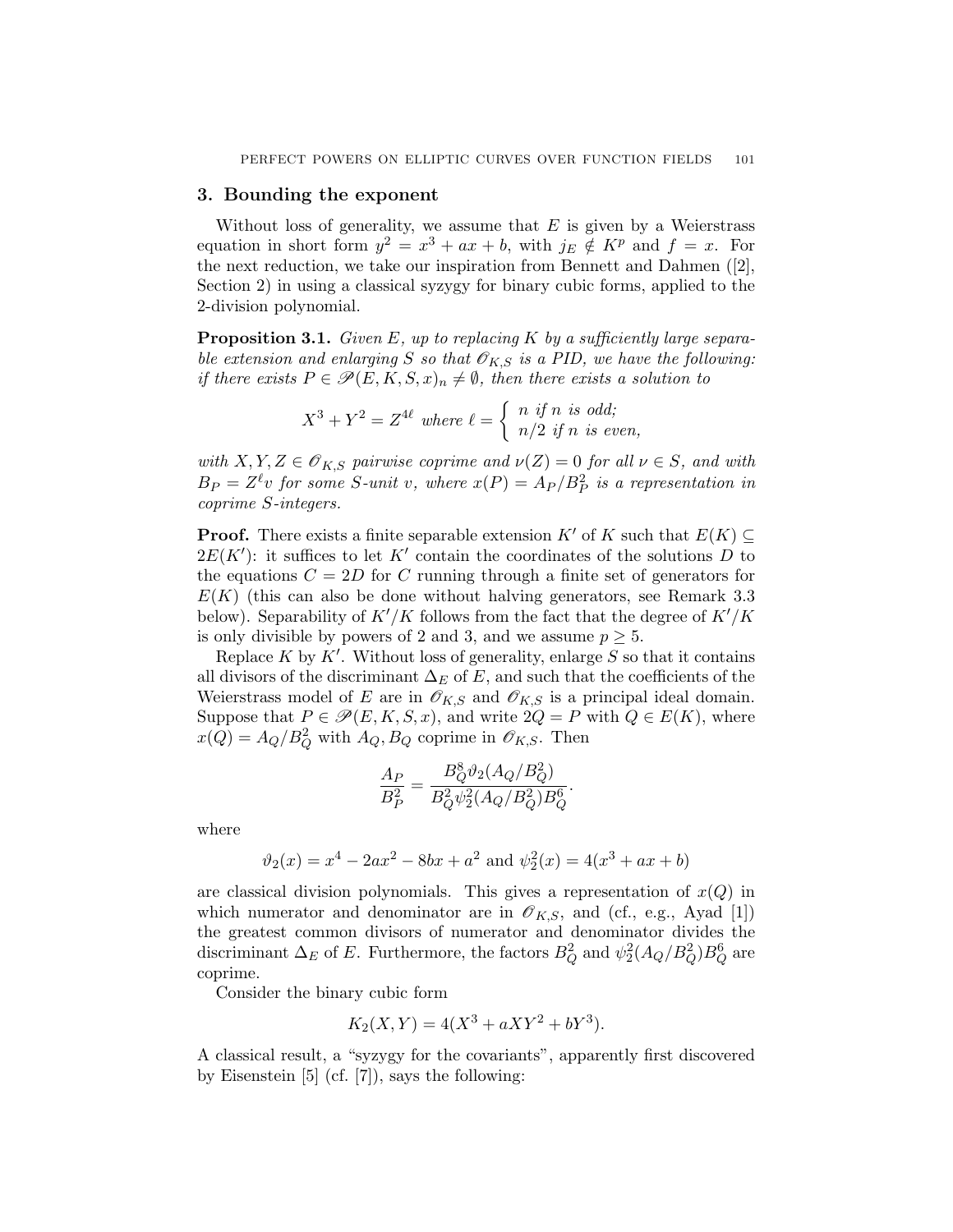**Lemma 3.2.** If F is a binary cubic form with discriminant  $\Delta_F$ , set

$$
H(x,y) = \frac{1}{4} \det \begin{pmatrix} \frac{\partial^2 F}{\partial x \partial x} & \frac{\partial^2 F}{\partial x \partial y} \\ \frac{\partial^2 F}{\partial x \partial y} & \frac{\partial^2 F}{\partial y \partial y} \end{pmatrix} \text{ and } G(x,y) = \det \begin{pmatrix} \frac{\partial F}{\partial x} & \frac{\partial F}{\partial y} \\ \frac{\partial H}{\partial x} & \frac{\partial H}{\partial y} \end{pmatrix}.
$$

Then

(6) 
$$
G^2 + 4H^3 = -27\Delta_F F^2.
$$

We return to the proof of Proposition [3.1.](#page-6-0) If  $P \in \mathscr{P}(E, K, S, x)_n$  for some  $n > 2$ , then  $B_P = uC^{\ell}$  where  $\nu(u) = 0$  for  $\nu \notin S$ , and  $\ell = n$  if n is odd and  $\ell = n/2$  if n is even. We see that

$$
K_2(A_Q, B_Q^2) = \psi_2^2(A_Q/B_Q^2)B_Q^6 = u^2 C^{2\ell}/\delta,
$$

with  $\nu(\delta) \neq 0$  only for the finitely many valuations  $\nu$  for which  $\nu(\Delta_E) \neq 0$ , which are included in S.

The syzygy (6) for  $F = K_2$  (with  $\Delta_F = \Delta_E$ ) gives an equation of the form

$$
aX^3 + bY^2 = Z^{4\ell},
$$

where  $X, Y, Z \in \mathcal{O}_{K, S}$  are nonzero and  $a, b$  are S-units with

$$
a = -\frac{\delta}{27u^4\Delta_E}, \qquad b = -\frac{4\delta}{27u^4\Delta_E},
$$
  
\n
$$
X = G(A_Q, B_Q^2), \qquad Y = H(A_Q, B_Q^2), \qquad Z = C.
$$

Since the resultant of any pair of F, G and H is a divisor of  $\Delta_E^3$  (as can be seen by direct computation, or as in Prop. 2.1 in [\[2\]](#page-17-0)), we find that the only common divisors of any pair of  $X, Y$  and  $Z$  belongs to  $S$ , i.e.,  $X, Y$  and  $Z$ are pairwise coprime S-integers. Furthermore, if  $\nu(Z) \neq 0$  for some  $\nu \in S$ , fix a uniformizer  $\pi_{\nu} \in \mathscr{O}_{K,S}$  for  $\nu$  (this is possible since we assume  $\mathscr{O}_{K,S}$  is a PID), and replace the equation by

$$
a'X^3 + b'Y^2 = (Z')^{4\ell}
$$

with

$$
a' = \pi_{\nu}^{-4\ell\nu(Z)}a
$$
,  $b' = \pi_{\nu}^{-4\ell\nu(Z)}b$  and  $Z' = \pi_{\nu}^{-\nu(Z)}Z$ ;

then the new equation has has  $\nu(Z') = 0$ . Doing this for all such (finitely many) valuations, we may assume  $\nu(Z) = 0$  for  $\nu \in S$ . Note that  $B_P = Z^{\ell} v$ for an  $S$ -unit  $v$ .

Dirichlet's S-unit theorem for function fields (due to F. K. Schmidt, cf., e.g.,  $[14]$ ,  $[14.2]$  shows that there are only finitely many values of a and b up to sixth powers, so we can enlarge  $K$  to contain the relevant sixth roots (separable since  $p \geq 5$ ) to find a solution in K to  $X^3 + Y^2 = Z^{4\ell}$  with  $X, Y, Z$  coprime S-integers and  $\nu(Z) = 0$  for all  $\nu \in S$ .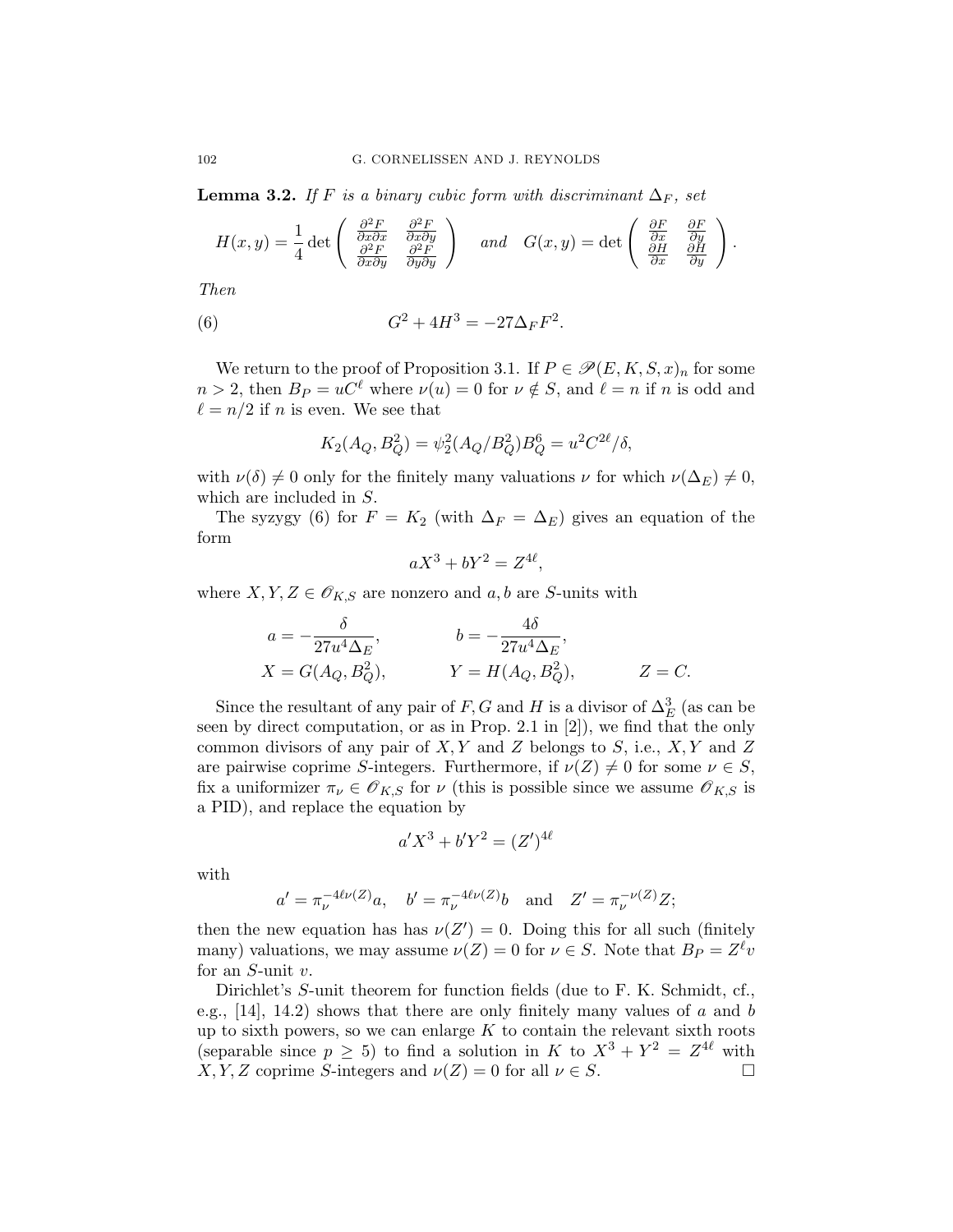<span id="page-8-0"></span>Remark 3.3. In explicit bounds, the following observation might be useful. The extension  $K'/K$  such that  $E(K) \subseteq 2E(K')$  that is needed at the start of the proof can be constructed independently of choosing generators for  $E(K)$ : if  $P = (x(P), y(P))$  satisfies the Weierstrass equation, we find that

$$
\prod_{T \in E[2]-O} (x(P) - x(T)) = y(P)^2
$$

is a square. Extend S so that  $\mathscr{O}_{K,S}$  is a PID. Now the common divisors of the factors on the left hand side divide  $\Delta_E$ . Therefore, if we extend K to K' so that all prime divisors of  $\Delta_E$  and all elements of  $\mathscr{O}_{K,S}^*$  (in which squares have finite index by the function field analogue of Dirichlet's unit theorem) become squares in K', then all  $x(P) - x(T)$  are squares in K'. Now the explicit formula for the 2-isogeny  $[2]: E \mapsto E$  implies that  $E(K) \subseteq 2E(K')$ .

**3.4.** The (logarithmic) height of  $x \in K$  is defined by

$$
h(x) = -\sum_{\substack{\nu \in M_K \\ \nu(x) < 0}} \nu(x).
$$

Note that  $h(x) \geq 0$  and  $h(x) \in \mathbb{Z}$  for all  $x \in K$ . Let

$$
h(x)_0 = \sum_{\substack{\nu \in M_K \\ \nu(x) > 0}} \nu(x).
$$

Note that  $\nu(1/x) = -\nu(x)$ , so  $\nu(x) > 0$  if and only if  $\nu(1/x) < 0$ . Thus, by the product formula:

Lemma 3.5. For all  $x \in K^*$ ,  $h(1/x) = h(x)_0 = h(x)$ .

We will apply the following theorem of Mason's (the "abc-conjecture for function fields"):

**Theorem 3.6** (Mason [\[11\]](#page-18-0) Lemma 10, p. 97). Suppose that  $\gamma_1, \gamma_2$  and  $\gamma_3$ are nonzero elements of K with

$$
\gamma_1 + \gamma_2 + \gamma_3 = 0 \quad and \quad \nu(\gamma_1) = \nu(\gamma_2) = \nu(\gamma_3)
$$

for each valuation  $\nu$  not in a finite set T. Then either

$$
\gamma_1/\gamma_2 \in K^p \quad or \quad h(\gamma_1/\gamma_2) \le |T| + 2g_K - 2.
$$

**Remark 3.7.** It seems that for  $g_K = 0$  and  $|T| \leq 1$ , the right hand side could be negative. However, if  $T = \emptyset$ , then  $\gamma_i$  have the same valuation for all v, and hence their quotients  $\gamma_i/\gamma_j$  are in the constant field **F**; in particular, since **F** is finite, they are in  $K^p$ . If  $|T| = 1$ , then  $\gamma_i$  have the same valuation at all but one  $v$ ; but then, by the product formula, they have the same valuation everywhere, and the previous argument applies.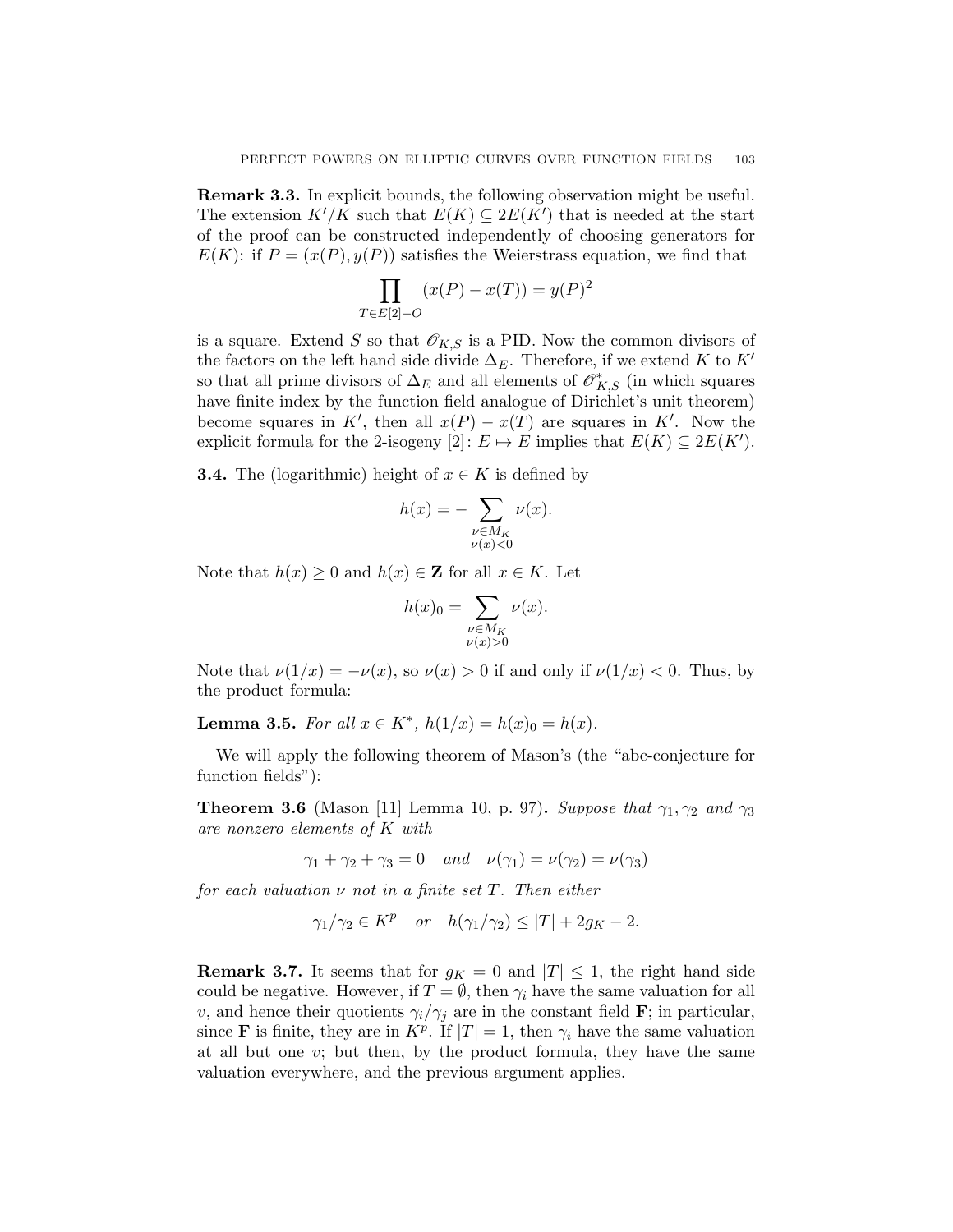**Remark 3.8.** If  $\gamma_1 + \gamma_2 + \gamma_3 = 0$ , then  $\gamma_1/\gamma_2 \in K^p$  is equivalent to  $\gamma_3/\gamma_2 \in$  $K^p$  (since  $\gamma_3/\gamma_2 = -1 - \gamma_1/\gamma_2$ ), which is equivalent to  $\gamma_1/\gamma_3 \in K^p$  (since  $\gamma_1/\gamma_3 = \gamma_1/\gamma_2 \cdot \gamma_2/\gamma_3$ . In the future, we will only list one of these conditions, but freely apply the other (equivalent) ones.

**Proposition 3.9.** If  $X, Y, Z \in \mathcal{O}_{K, S}$  are pairwise coprime S-integers with  $\nu(Z) = 0$  for all  $\nu \in S$ ,  $Z \notin \mathbf{F}$  and  $X^3/Z^N \notin K^p$ , that satisfy an equation of the form

$$
X^3 + Y^2 = Z^N
$$

for  $N \geq 1$ , then  $N \leq C'$  for some constant C' that depends on K and S only.

Proof. Mason's Theorem [3.6](#page-8-0) applied to

$$
\{\gamma_1, \gamma_2, \gamma_3\} = \{X^3/Z^N, Y^2/Z^N, -1\}
$$

in all combinations, with

$$
T = S \cup \{ \nu \colon \nu(X) > 0 \text{ or } \nu(Y) > 0 \text{ or } \nu(Z) > 0 \}
$$

implies: if  $X^3/Y^2 \notin K^p$ , then

(7) 
$$
\max\{h(X^3/Z^N), h(Y^2/Z^N), h(X^3/Y^2)\} \le 2g_K - 2 + |S| + h(XYZ),
$$

Using Lemma [3.5](#page-8-0) and the fact that we are assuming  $\nu(Z) = 0$  for all  $\nu \in S$ , we find

$$
h(X^3/Z^N) = -\sum_{\substack{\nu \in S \\ \nu(X^3/Z^N) < 0}} \nu(X^3/Z^N) + N \sum_{\substack{\nu \notin S \\ \nu(Z) > 0}} \nu(Z) \\
= -\sum_{\substack{\nu \in S \\ \nu(X^3) < 0}} \nu(X^3) + Nh(Z)
$$

and also

$$
h(X^{3}/Z^{N}) = h(Z^{N}/X^{3})
$$
  
= - 
$$
\sum_{\substack{\nu \in S \\ \nu(Z^{N}/X^{3}) < 0}} \nu(Z^{N}/X^{3}) + 3 \sum_{\substack{\nu \notin S \\ \nu(X) > 0}} \nu(X)
$$
  
= 3 
$$
\sum_{\substack{\nu \in S \\ \nu(X) > 0}} \nu(X) + 3 \sum_{\substack{\nu \notin S \\ \nu(X) > 0}} \nu(X)
$$
  
= 3h(X).

Thus,

$$
h(X^3/Z^N) = 3h(X) \geq Nh(Z).
$$

Similarly, we find

$$
h(Y^2/Z^N) = 2h(Y) \geq Nh(Z).
$$

We also have

$$
h(X^3/Y^2) \ge \max\{2h(Y), 3h(X)\}.
$$

<span id="page-9-0"></span>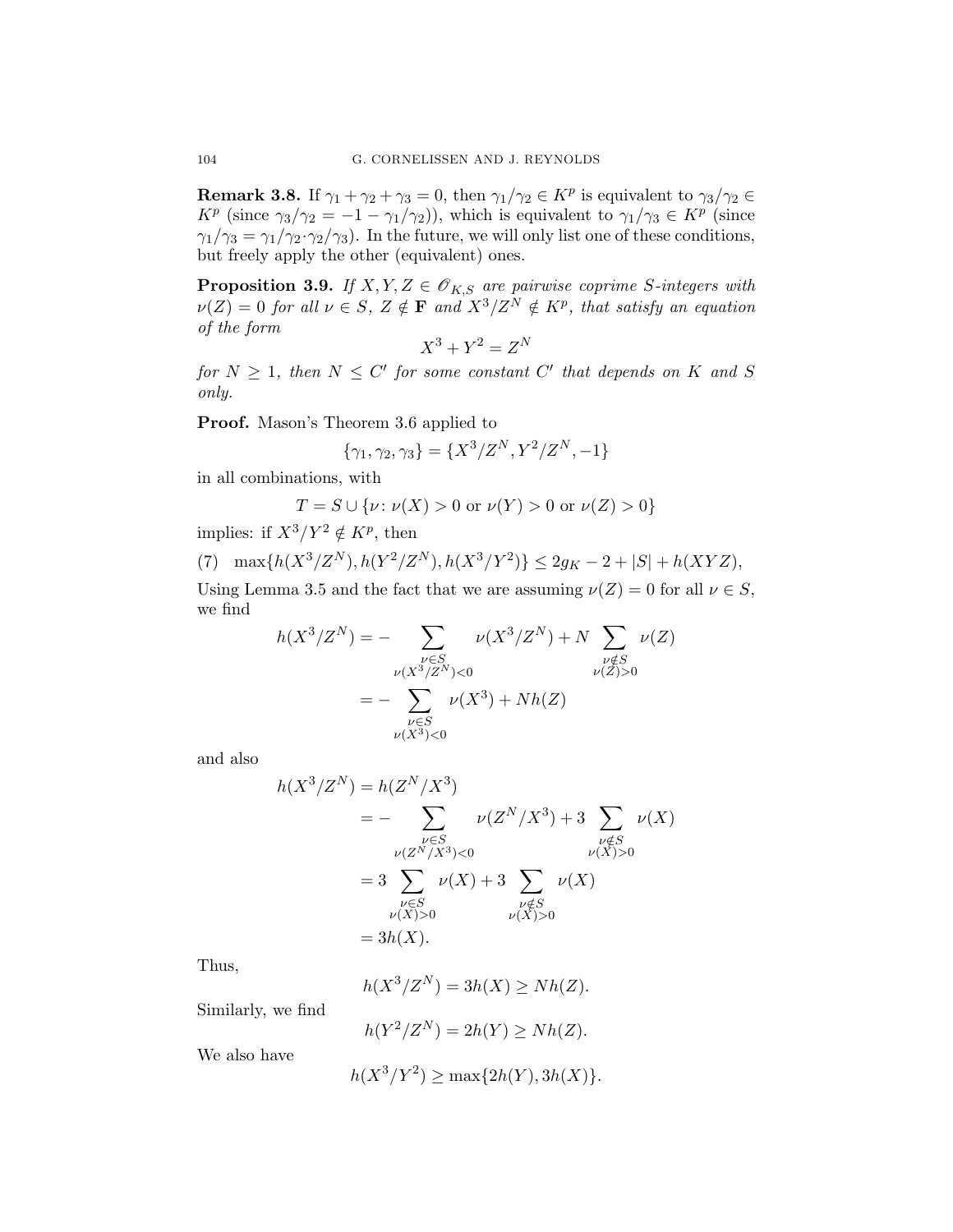<span id="page-10-0"></span>Combining this with the estimate [\(7\)](#page-9-0) from Mason's Theorem yields

(8)  $\max\{3h(X), 2h(Y), Nh(Z)\}\leq 2g_K-2+|S|+h(X)+h(Y)+h(Z).$ 

Let

$$
\Sigma = \Sigma_{X,Y,Z} = h(X) + h(Y) + h(Z)
$$

and

$$
C = C_{K,S} = 2g_K - 2 + |S|.
$$

From (8), we find inequalities

$$
h(X) \le \frac{1}{3}(\Sigma + C) \text{ and } h(Y) \le \frac{1}{2}(\Sigma + C) \text{ and } h(Z) \le \frac{1}{N}(\Sigma + C),
$$

which add up to

$$
\Sigma \le \left(\frac{1}{2} + \frac{1}{3} + \frac{1}{N}\right)(\Sigma + C),
$$

or

(9) 
$$
\frac{1}{N} \ge \frac{1}{1 + \frac{C}{\Sigma}} - \frac{5}{6}.
$$

Now there are two possibilities:

Case 1.  $\Sigma > 11C$ . From (9) it follows that  $N < 12$ .

Case 2.  $\Sigma \leq 11C$ . Since  $h(X), h(Y), h(Z) \in \mathbb{Z}$  are positive and bounded above by the constant  $11C$  that depends only on K and S, there must be finitely many choices for X, Y and Z. Since  $Z \notin \mathbf{F}$ ,  $h(Z) > 0$ . Hence we find a bound on  $N$ , since

$$
N \le Nh(Z) = h(Z^N) \le \max\{h(X^3 + Y^2) : h(X) + h(Y) \le 11C\}.
$$

**Corollary 3.10.** Assume  $j_E \notin K^p$ . There exists a constant  $\widetilde{C}$  only depending on E, K and S such that

$$
\mathscr{P}(E,K,S,x) \subseteq \bigcup_{3 \leq n \leq \widetilde{C}} \mathscr{P}(E,K,S,x)_n.
$$

**Proof.** The successive enlargement of the original field K and the original set of valuations  $S$  only depended on  $E, K$  and  $S$ . We assume we have extended the field and set so that we are in the situation of Proposition [3.1.](#page-6-0) Let  $P \in \mathscr{P}(E, K, S, x)$ , so  $P \in \mathscr{P}(E, K, S, x)_n$  for some  $n \geq 3$ . Then in particular,  $B<sub>P</sub>$  is defined and in the notation of the two previous propositions,  $Z^{\ell} = B_P v$  where v is an S-unit and  $\ell \in \{n, n/2\}$ . Propositions [3.1](#page-6-0) and [3.9](#page-9-0) with  $N = 4\ell$  imply that if  $\ell > C'/4$  where C' is the constant implied by Proposition [3.9,](#page-9-0) then either of the following two cases occurs:

(1)  $Z \in \mathbf{F}$ ; then  $B_P$  is an S-unit and hence

$$
P \in \mathcal{Q}(E, K, S, x) \subseteq \mathcal{P}(E, K, S, x)_p.
$$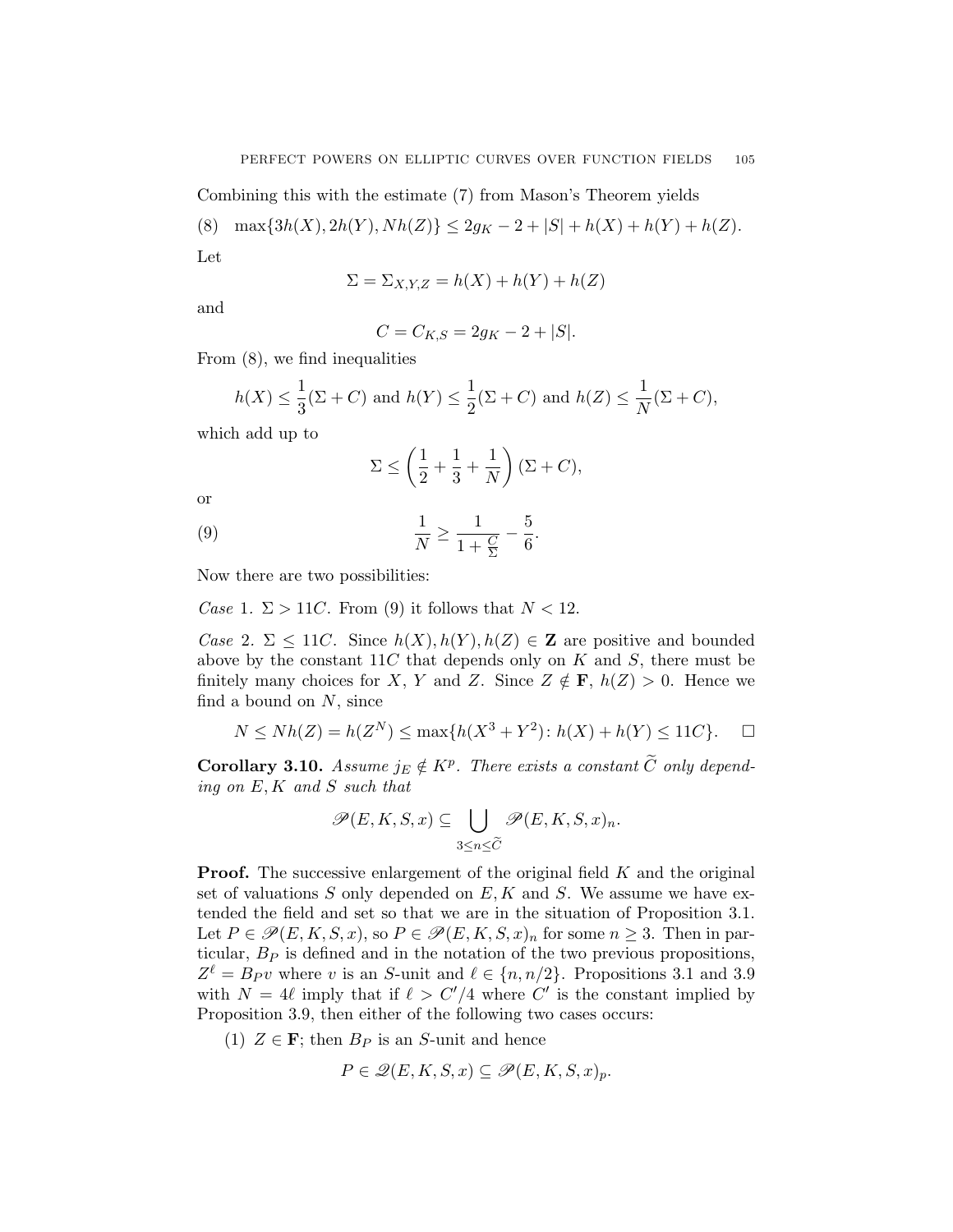(2)  $X^3/Z^{4\ell} \in K^p$ ; since X and Z are coprime S-integers,  $Z^{4\ell}$  is a p-th power up to an S-unit; hence  $B_P^4$  is a p-th power up to an S-unit, and hence (with  $p$  odd)  $B<sub>P</sub>$  is a  $p$ -th power up to an  $S$ -unit, so  $P \in \mathscr{P}(E, K, S, x)_p.$ 

Hence

$$
\mathscr{P}(E, K, S, x) \subseteq \bigcup_{3 \leq n \leq C'/2} \mathscr{P}(E, K, S, x)_n \cup \mathscr{P}(E, K, S, x)_p,
$$

so it suffices to take  $\widetilde{C} = \max\{C'/2, p\}.$ 

# 4. Bounding the solutions

By Corollary [3.10,](#page-10-0) to prove the main theorem we are now reduced to showing the following:

**Proposition 4.1.** If  $j_E \notin K^p$ , then for fixed  $n > 2$ , the set  $\mathscr{P}(E, K, S, x)_n$ is finite.

Proof. The start of the proof is a function field version of the argument in [\[13\]](#page-18-0), Theorem 5.2.1, which we then combine with the abc-hypothesis in function fields. This means we have to deal with the exceptional case where a term is a p-th power, but we show that this implies that  $j_E \in K^p$ .

Suppose that  $P \in \mathcal{P}(E, K, S, x)_n$  for  $n > 2$ . Without loss of generality, we assume E is in short Weierstrass form with coefficients from  $\mathscr{O}_{K,S}$ , and K and S have been extended so that  $O_{K,S}$  is a PID, the 2-torsion of E is K-rational, and  $\Delta_E$  is an S-unit. Let  $\alpha_1, \alpha_2, \alpha_3$  denote the x-coordinates of the points in E[2]. Extend S further so that the differences  $\alpha_i - \alpha_j$  are S-units for  $i \neq j$ . The necessary field extension is separable, since  $p \geq 5$ .

Let  $P = (A_P / B_P^2, C_P / B_P^3) \in E(K)$  where  $A_P C_P$  and  $B_P$  are coprime S-integers. Plugging the coordinates of  $P$  into the Weierstrass equation gives

$$
C_P^2 = \prod_{i=1}^3 (A_P - \alpha_i B_P^2).
$$

The factors  $A_P - \alpha_i B_P^2$  are coprime S-integers. Indeed, if  $\nu \notin S$  has

$$
\nu(A_P - \alpha_i B_P^2) > 0 \quad \text{and} \quad \nu(A_P - \alpha_j B_P^2) > 0,
$$

then  $\nu((\alpha_i - \alpha_j)B_P^2) > 0$ , so  $\nu(B_P) > 0$ , and hence from  $\nu(A_P - \alpha_i B_P^2) > 0$ it follows that also  $\nu(A_P) > 0$ , a contradiction. Hence

$$
(10) \qquad \qquad A_P - \alpha_i B_P^2 = z_i^2
$$

for some  $z_i \in K$ , up to S-units. By extending K such that all S-units from K become squares (which can be done by a finite extension by the function field analogue of Dirichlet's unit theorem) while keeping all previous conditions satisfied, we absorb the  $S$ -unit into  $z_i$ . Since the necessary field extension

<span id="page-11-0"></span>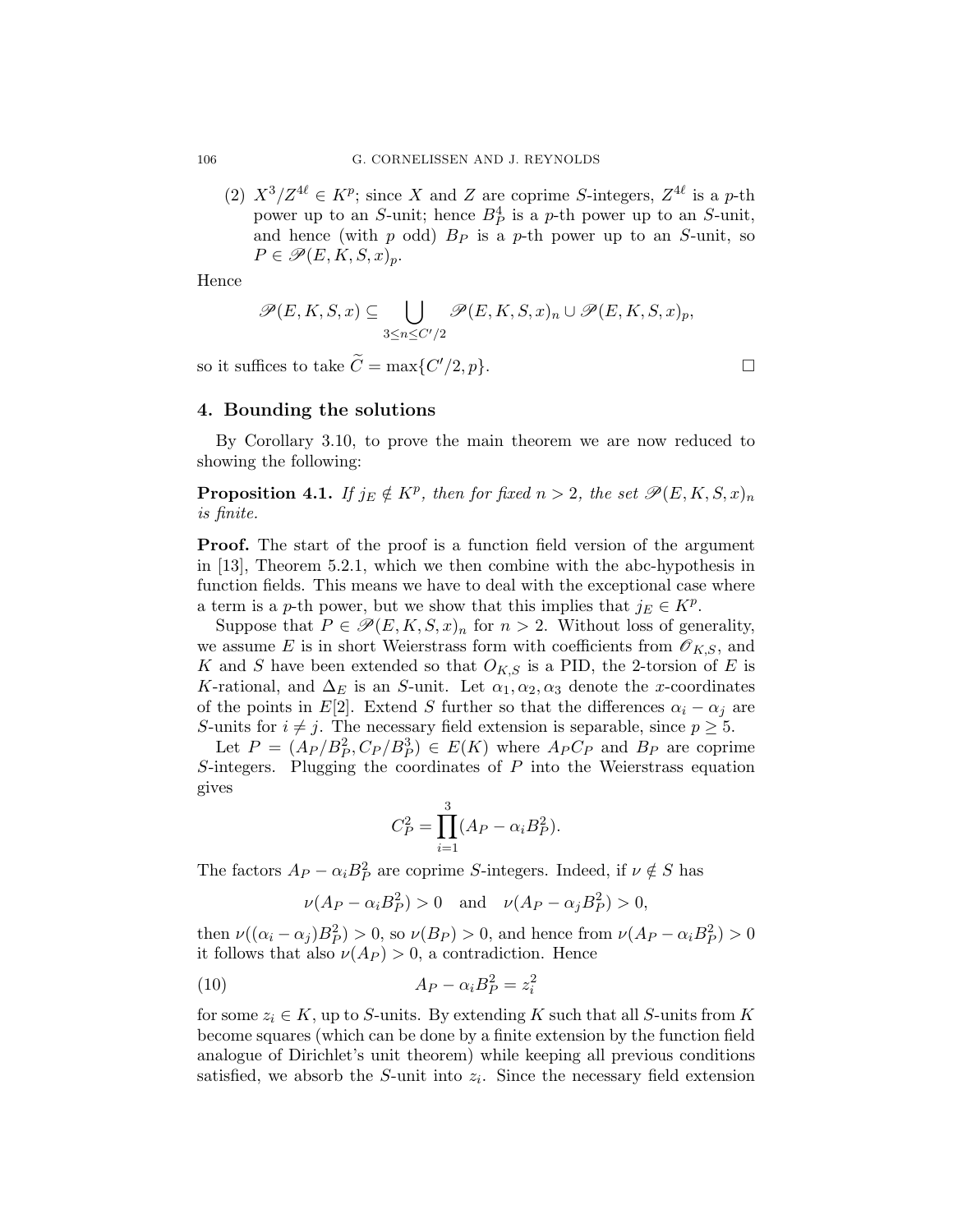<span id="page-12-0"></span>is of degree a power of 2, it is separable for  $p \geq 5$ . Taking the difference of any two of the equations [\(10\)](#page-11-0) yields

(11) 
$$
(\alpha_j - \alpha_i)B_P^2 = (z_i + z_j)(z_i - z_j).
$$

Now  $z_i + z_j$  and  $z_i - z_j$  are coprime, since if  $\nu(z_i + z_j) > 0$  and  $\nu(z_i - z_j) > 0$ for  $\nu \notin S$ , then  $\nu(z_i) > 0$ . But also  $\nu(B_P) > 0$  from (11), and hence  $\nu(A_P) > 0$  from [\(10\)](#page-11-0), a contradiction since  $A_P$  and  $B_P$  are coprime.

Write  $B_P = uB^{\ell}$  with an S-unit u for some  $B \in \mathscr{O}_{K,S}$  and  $n \in \mathbb{Z}$  with  $\ell > 1$  and  $n = 2\ell$ . Then  $z_i + z_j$  and  $z_i - z_j$  are n-th powers up to S-units. For convenient notational purposes, let  $\Delta$  denote a fixed choice of a plus or minus symbol, and  $\nabla$  the opposite sign. We will use without further mentioning that  $-1 \in K^p$ . We distinguish the following cases:

(1) There exists a set of distinct indices i, j, k for which  $\frac{z_i \pm z_j}{z_i \Delta z_k} \notin K^p$  for both signs  $\pm$ .

.

We have the following *Siegel's identities*:

(12) 
$$
\frac{z_i \pm z_j}{z_i - z_k} \mp \frac{z_j \pm z_k}{z_i - z_k} = 1 = \frac{z_i \pm z_j}{z_i + z_k} \mp \frac{z_j \mp z_k}{z_i + z_k}
$$

In our situation, they become equations of the form

$$
(13) \t\t aX^{2\ell} + bY^{2\ell} = 1,
$$

 $a, b \in \mathcal{O}_{K,S}^{*}$  are S-units. Using the function field version of Dirichlet's unit theorem, there is a finite set  $R$  of representatives for such units up to 2 $\ell$ -th powers. So  $\frac{z_i \pm z_j}{z_i \Delta z_k}$  takes on values inside

$$
\mathscr{S} := \{a_0 X_0^{2\ell} \colon X_0 \in K, a_0 \in R \text{ and } \exists Y_0 \in K, b_0 \in R \colon a_0 X_0^{2\ell} + b_0 Y_0^{2\ell} = 1\}.
$$

Mason's theorem implies that for  $n > 2$  (i.e.,  $\ell > 1$ ), the solution set to any of the finitely many ternary equations that occur in the definition of  $\mathscr S$  is finite, since  $\frac{z_i \pm z_j}{z_i \Delta z_k} = a \overline{X}_0^{2\ell} \notin K^p$  by assumption. This implies that the set of values taken by

(14) 
$$
Z_{\Delta} = \frac{1}{\alpha_j - \alpha_i} \cdot \frac{z_i - z_j}{z_i \Delta z_k} \cdot \frac{z_i + z_j}{z_i \Delta z_k}
$$

is finite. To finish the proof that  $P$  takes on only finitely many values in this case, we state the following identity, which can be verified by direct computation, or follows from combining the last four indented formulas in the proof of 5.2.1 in [\[13\]](#page-18-0):

(15) 
$$
4x(P) = 2(\alpha_i + \alpha_k) + Z_{\Delta}^{-1} + (\alpha_i - \alpha_k)^2 Z_{\Delta},
$$

and observe that to every value of  $x(P)$  correspond at most two values of P.

(2) There exists a set of distinct indices i, j, k for which  $x_{\pm} := \frac{z_i \pm z_j}{z_i \wedge z_k}$  $\frac{z_i \pm z_j}{z_i \Delta z_k} \in$  $K^p$  for both signs  $\pm$ .

We claim that if this statement holds for one set of indices (for fixed  $\Delta$ ), it holds for all sets of indices (for the same fixed  $\Delta$ ). It suffices to prove it for the permuted indices  $(j, i, k)$  and  $(k, j, i)$ , since these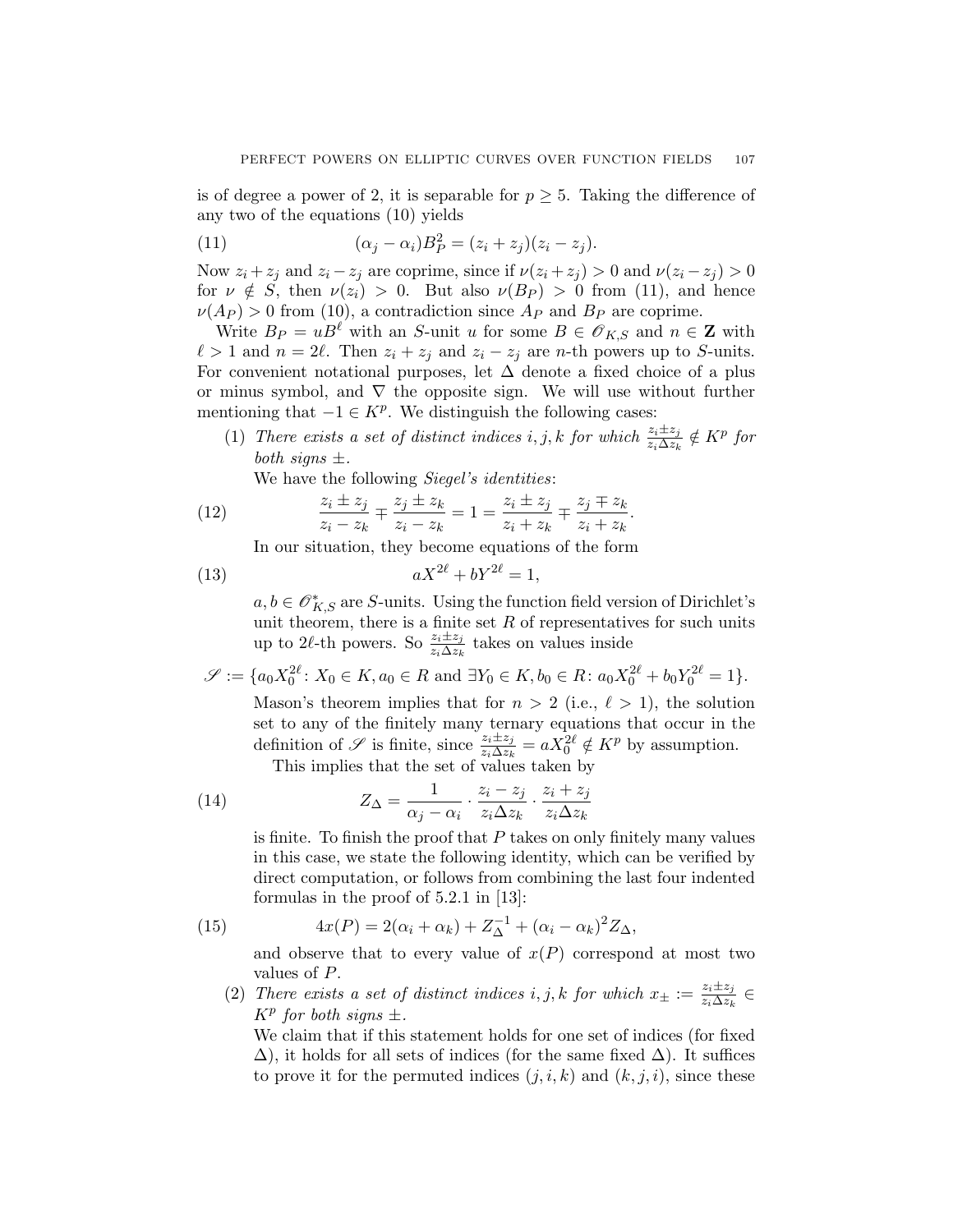permutations generate  $S_3$ . The second permutation is implemented by replacing  $x_{\pm}$  by  $\pm(1-x_{\pm})$ , which are p-th powers if and only if  $x_{\pm}$  are so. The first is given by replacing  $x_{\pm}$  by  $-x_{\pm}/(1-x_{\pm})$ . This proves the claim.

We then conclude from the equalities

$$
\lambda := \frac{\alpha_1 - \alpha_2}{\alpha_1 - \alpha_3} = \frac{z_1 - z_2}{z_1 + z_3} \cdot \left(\frac{z_1 - z_3}{z_1 + z_2}\right)^{-1} = \left(\frac{z_1 + z_3}{z_1 - z_2}\right)^{-1} \cdot \frac{z_1 + z_2}{z_1 - z_3}
$$

(the first if  $\Delta = +$  and the second if  $\Delta = -$ ) that  $\lambda$  is a p-th power. But now we have

$$
j_E = 256 \frac{(\lambda^2 - \lambda + 1)^3}{\lambda^2 (\lambda - 1)^2},
$$

(cf. [\[18\]](#page-18-0), III.1.7), and we conclude that  $j_E \in K^p$ , which we have assumed is not the case.

(3) For all triples of pairwise distinct indices  $(i, j, k)$ , we have  $\frac{z_i \mp z_j}{z_i \Delta z_k} \in$  $K^p$  and  $\frac{z_i \pm z_j}{z_i \Delta z_k} \notin K^p$ , for some choice of signs  $\mp$  and  $\pm$  (depending on the indices).

We use the identity

$$
\frac{z_i \pm z_j}{z_i \Delta z_k} = \frac{1 - \frac{z_i \mp z_j}{z_i \Delta z_k}}{1 - \frac{z_i \nabla z_k}{z_i \pm z_j}}
$$

to see that  $\frac{z_i\nabla z_k}{z_i\pm z_j} \notin K^p$ . But together with the assumption that  $z_i\pm z_j$  $\frac{z_i \pm z_j}{z_i \Delta z_k} \notin K^p$  (so also its inverse), this implies that both  $\frac{z_i \nabla z_k}{z_i \pm z_j}$  and  $z_i\Delta z_k$  $\frac{z_i \Delta z_k}{z_i \pm z_j}$  are not p-th powers, and the first case applies.

This covers all cases and finishes the proof of the theorem.

Remark 4.2. Since one can in principle use the above method to bound the height of elements in  $\mathscr{P}(E, K, S, f)_n$  for fixed n, and since the constant C in Corollary [3.10](#page-10-0) is in principle computable, the set  $\mathscr{P}(E, K, S, f)$  can be explicitly found.

**Remark 4.3.** It might seem that the above proof simultaneously bounds  $\ell$ and the height of a solution, so that there is no need for proving Corollary [3.10](#page-10-0) first. However, in general the maximal height of a set of representatives of S-units up to 2 $\ell$ -th powers depends on  $\ell$ , making this reasoning impossible. In some special cases, e.g. when the field extension that is used has a finite unit group, one can restrict the "coefficients" a and b to a finite set independent of  $\ell$ , and then such a simultaneous bound is possible, see, e.g. Example [5.2](#page-14-0) below.

### 5. Explicit bounds

We now show some examples of explicit bounds.

<span id="page-13-0"></span>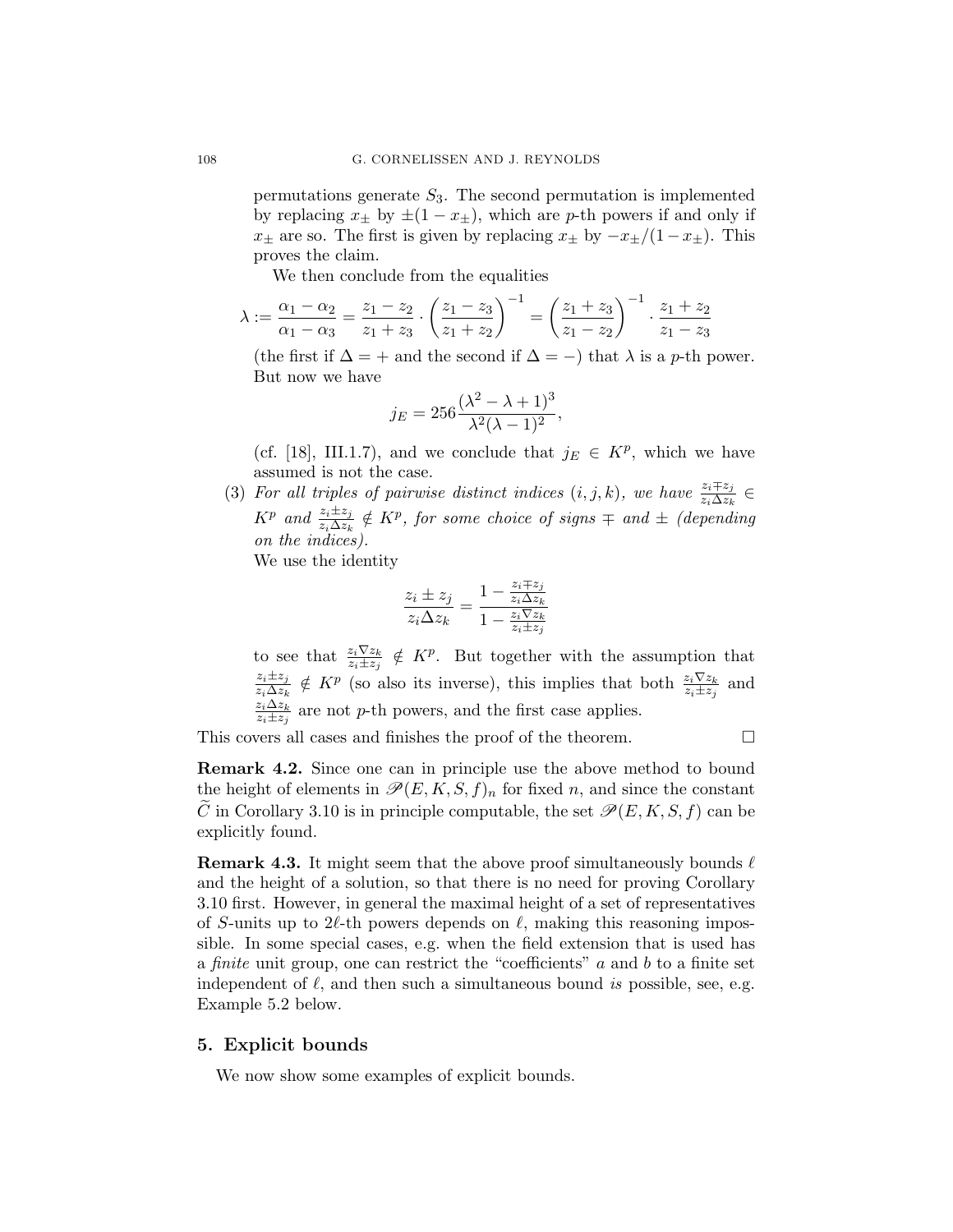<span id="page-14-0"></span>5.1. For this, we first list some crude estimates of heights in a rational function field  $F(u)$  (we write the variable as u to avoid confusion when taking field extensions). (see, e.g., [\[3\]](#page-17-0) 1.5.14-15, but do the nonarchimedean case):

(16) 
$$
\max\{h(xy), h(x+y)\} \le h(x) + h(y) \text{ if } x, y \in \mathbf{F}(u);
$$

so that for any  $\alpha, x \in \mathbf{F}(u)$ , we have

$$
h(x) = h(\alpha x \alpha^{-1}) \le h(\alpha x) + h(\alpha^{-1}) = h(\alpha x) + h(\alpha).
$$

Hence

(17) 
$$
h(\alpha x) \ge h(x) - h(\alpha) \text{ for all } \alpha, x \in \mathbf{F}(u).
$$

Example/Proof 5.2. In this example, we show how, in some cases, the proof of Proposition [4.1](#page-11-0) can be changed so it implies a simultaneous bound on the exponent and the height of a perfect power, leading to a proof of Proposition [1.8](#page-4-0) from the introduction.

Assume that E is an elliptic curve over a rational function field  $K = \mathbf{F}_q(t)$ with with  $j_E \notin K^p$  and coefficients from  $\mathbf{F}_q[t]$  such that all 2-torsion points on E are K-rational, and assume that  $P = 2Q \in 2E(K)$  with associated elliptic divisibility sequence  ${B_n}$ . Let  $S = \{1/t\}$  denote the set consisting of the one place "1/t", corresponding to the valuation deg<sub>t</sub>, so  $\mathscr{O}_{K,S} = \mathbf{F}_q[t]$ . Suppose that  $B_n = C^{\ell}$  for some  $C \in \mathbf{F}_q[t]$ . Since  $P = 2Q$ , in the proof of Proposition [4.1,](#page-11-0) the expressions  $A_P - \alpha_i B_P = z_i^2$  are actual squares in  $\mathbf{F}_q[t]$ , so that  $(z_i - z_j)/(z_i \Delta z_k) = aX^{2\ell}$  satisfies  $aX^{2\ell} + bY^{2\ell} = 1$  for some  $a, b \in \mathbf{F}_q(t)$  whose numerator and denominator divide some of the  $\alpha_i - \alpha_j$ . In particular, they divide  $\Delta_E$ , so

$$
\max\{h(a), h(b)\} \le \deg \Delta_E.
$$

If  $x \in K$ , let  $n_0(x)$  denote the number of valuations  $\nu$  for which  $\nu(x) \neq q0$ . Counting the valuation  $\deg_t$ , we find an estimate

(18) 
$$
\max\{n_0(a), n_0(b)\} \le n_0(\Delta_E) \le \deg \Delta_E + 1.
$$

The abc-hypothesis (Mason's theorem) implies a bound on the height of a possible solution  $X$ , as follows:

(19) 
$$
\max\{h(aX^{2\ell}), h(bY^{2\ell})\} \le -2 + \#\{\nu : \nu(aX^{2\ell}) \ne 0 \text{ or } \nu(bY^{2\ell}) \ne 0\}
$$
  
(20) 
$$
\le -2 + n_0(a) + n_0(b) + h(X) + 2h(Y);
$$

where we may write  $h(X) + 2h(Y)$  instead of  $2h(X) + 2h(Y)$  since the equation satisfied by X and Y implies that if  $\nu(a) = \nu(b) = 0$  and  $\nu(X) < 0$ , then also  $\nu(Y) < 0$ . Using (17), we find

$$
\max\{-h(a)+2\ell h(X), -h(b)+2\ell h(Y)\} \le -2 + n_0(a) + n_0(b) + h(X) + 2h(Y),
$$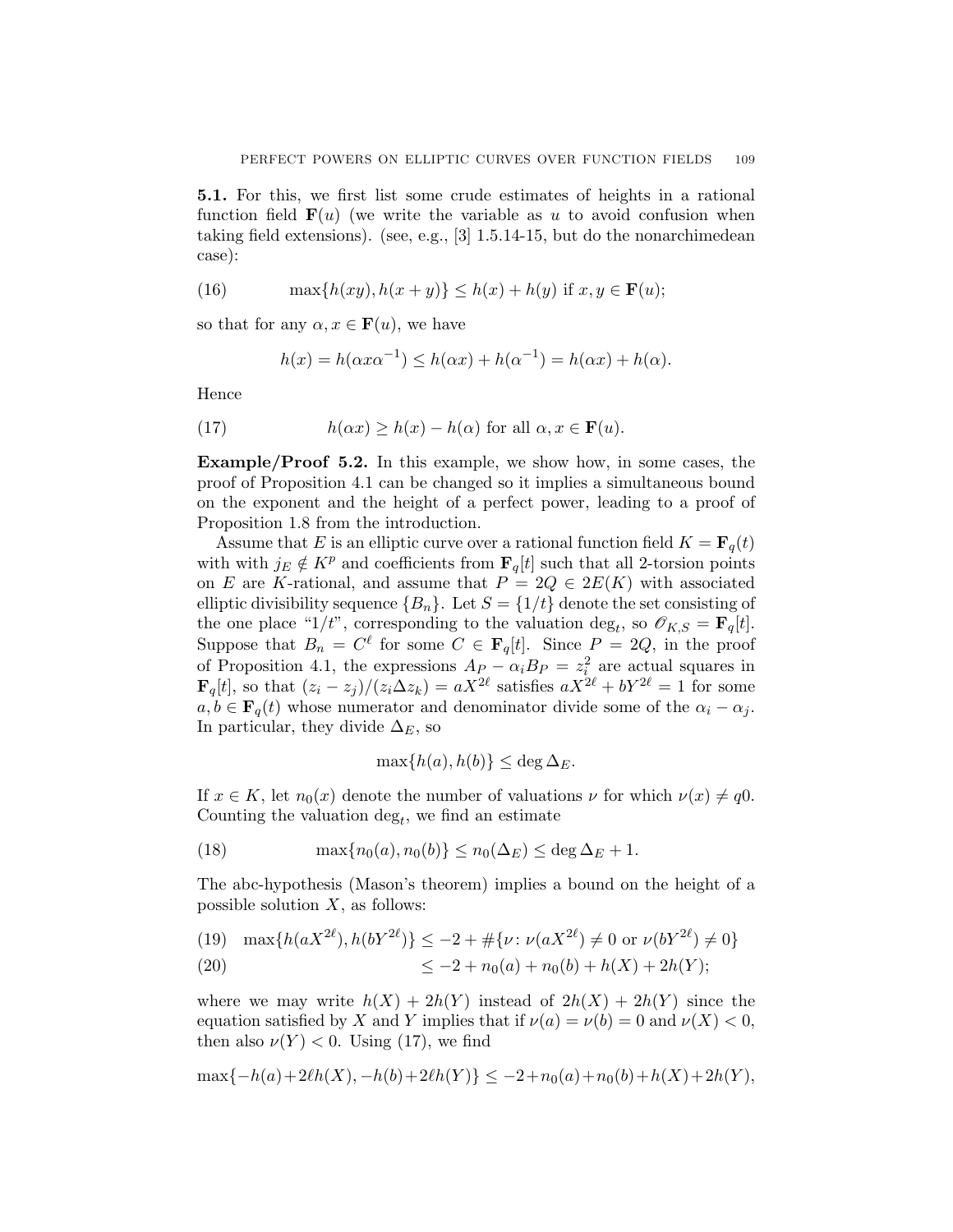which implies, using Equation [\(18\)](#page-14-0):

(21) 
$$
(\ell - 1)h(X) \le (\ell - 1)h(X) + (\ell - 2)h(Y) \le -2 + n_0(a) + n_0(b) + \frac{1}{2}(h(a) + h(b)) \le \deg \Delta_E + 2(n_0(\Delta_E) - 1) \le 3 \deg \Delta_E.
$$

Now we can assume that  $h(X) \neq 0$ . Indeed, since we assume that  $B_n \notin \mathbf{F}$ , there will be a prime  $\pi$  dividing  $z_i \pm z_j$  for at least one choice of sign. If  $\pi | z_i + z_k$  (so that  $\pi$  cancels out in  $(z_i \pm z_j)/(z_i + z_k)$ ) then use the left hand side of the Siegel identities [\(12\)](#page-12-0); and if  $\pi | z_i - z_k$  then choose the right hand side instead. With these choices, we can assume  $X \notin \mathbf{F}$ .

Hence (21) implies in particular that

$$
\ell \le \deg \Delta_E + 2n_0(\Delta_E) - 1 \le 3 \deg \Delta_E + 1.
$$

For symmetry reasons, the estimate  $(21)$  also holds with X replaced by Y. From [\(19\)](#page-14-0), we then find (with  $\ell \geq 2$ ) that

$$
h(aX^{2l}) \le -2 + 2n_0(\Delta_E) + 3h(X)
$$
  
\n
$$
\le 3 \deg \Delta_E + 8(n_0(\Delta_E) - 1).
$$

With our previous estimates for height of sums and products, we deduce from this with [\(14\)](#page-12-0) and [\(15\)](#page-12-0) that

$$
h(Z_{\Delta}) \le 7 \deg \Delta_E + 16(n_0(\Delta_E) - 1)
$$

and finally

$$
h(x(nP)) \le 17 \deg \Delta_E + 32(n_0(\Delta_E) - 1) \le 49 \deg \Delta_E.
$$

An estimate for the difference between the height and the canonical height can be deduced from the local (nonarchimedean) counterparts (as in Section 4 of [\[17\]](#page-18-0)), and gives

$$
-\frac{1}{24}h(j_E) \leq \hat{h}(R) - \frac{1}{2}h(x(R)) \leq 0,
$$

for all point  $R \in E(K)$ . So we find

$$
n^2 = \frac{\hat{h}(nP)}{\hat{h}(P)} \le \frac{h(x(nP))}{2\hat{h}(P)} \le \frac{17 \deg \Delta_E + 32(n_0(\Delta_E) - 1)}{2\hat{h}(P)},
$$

from which we can deduce

(22) 
$$
n \leq \sqrt{\frac{49 \deg \Delta_E}{2 \hat{h}(P)}} \text{ and } n \leq \sqrt{\frac{588 \deg \Delta_E}{12h(P) - h(j_E)}}.
$$

Translated to the corresponding elliptic divisibility sequence, this proves Proposition [1.8.](#page-4-0)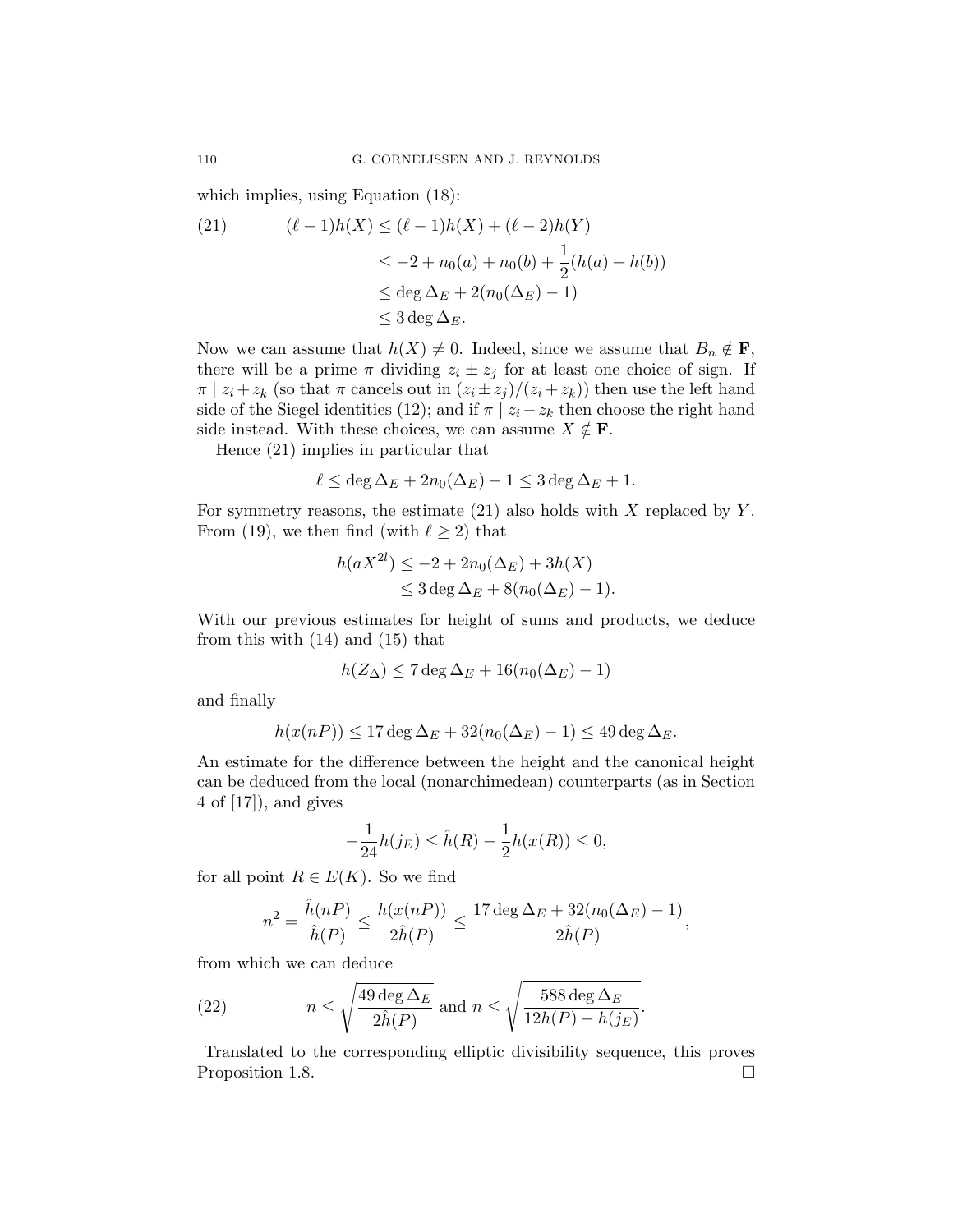<span id="page-16-0"></span>Example 5.3. Consider the curve

(23) 
$$
E: y^2 = x^3 - t(t-2)x^2 + 2t^2(t+1)x
$$

over  $K = \mathbf{F}_5(t)$  of discriminant and *j*-invariant

 $\Delta_E = 4t^6(t+1)^2(t-1)^2$  and  $j_E = -(t^2-2)^3/(t^2-1)^2$ .

The group  $E(K)$  is the direct product of the full 2-torsion and a free group of rank one generated by  $P = (t, t^2)$ , with associated elliptic divisibility sequence

$$
1, 1, t2 - 1, t2 + 1, (t3 + t2 - 2t - 1)(t3 - t2 - 2t + 1), \dots
$$

Now  $P = 2Q$  over  $K' = \mathbf{F}_5(T)$  with  $T = t^2$  (actually,  $x(Q) = T^2(T - 2)$ ). In this concrete case one can improve the estimates even further as follows: we observe that the set of differences  $\alpha_i - \alpha_j$  belongs to

$$
{2T^2, T^2(T^2+1), T^2(T^2-1)},
$$

so  $\max\{n_0(a), n_0(b)\} \leq 3$  and  $\max\{h(a), h(b)\} \leq 4$ ; going through the estimates using these values, we find

$$
(\ell - 1)h(X) \le 8; \quad h(aX^{2\ell}) \le 28; \quad h(Z_{\Delta}) \le 60; \quad h(x(nP)) \le 132,
$$

from which we conclude (using  $\hat{h}(P) = 1/2$ ) that  $n \le 11$ ; and it is easy to compute in SAGE [\[19\]](#page-18-0) that each  $B_n$  for  $3 \leq n \leq 11$  has a simple factor. We conclude that the only perfect power denominators occur for  $n = 1$  and  $n = 2$ , which corresponds to  $B_1 = B_2 = 1$ .

## 6. Nonconstant j-invariants

Suppose that E is an elliptic curve with nonconstant j-invariant  $j \notin \mathbf{F}$ . Then there exists an integer s such that  $j_E \in K^{p^s} - K^{p^{s+1}}$ . Write  $j = (j')^{p^s}$ for a uniquely determined  $j' \in K$ . There exists an elliptic curve E' over K with j-invariant  $j_{E'} = j'$  such that E is the image of E' under the  $p^s$ -Frobenius map

$$
\text{Fr}_{p^s}\colon (x,y)\mapsto (x^{p^s},y^{p^s})
$$

(see, e.g., [\[22\]](#page-18-0), Lemma I.2.1).

**Proposition 6.1.** Let K be a global function field over a finite field  $\mathbf{F}$  of characteristic  $p \geq 5$  and S a finite set of places of K. Suppose that E is an elliptic curve over K with j-invariant  $j_E \in K^{p^s} - K^{p^{s+1}}$  for some integer s. Let f denote a function in  $K(E)$  with a pole of order  $-\text{ord}_O(f) > 0$  at the zero point  $O = O_E$  of E. Let E' denote the curve as above, and define

$$
\mathscr{P}(E,K,S,f) := \bigcup_{n \nmid \text{ord}_O(f) \cdot p^s} \mathscr{P}(E,K,S,f)_n
$$

Then

(24)  $\mathscr{P}(E, K, S, f) \cap \text{Fr}_{p^s}(E'(K))$ 

is finite.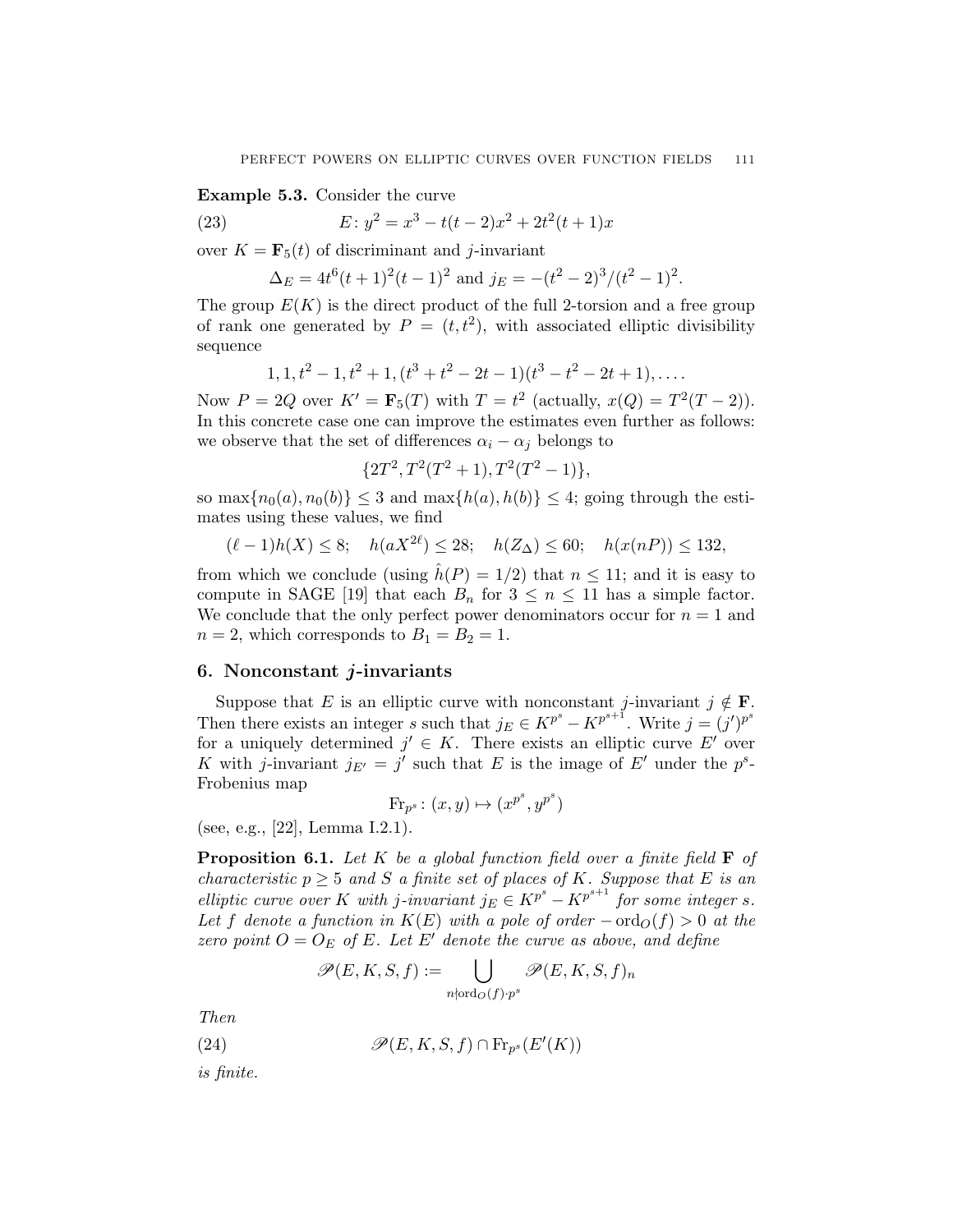<span id="page-17-0"></span>**Proof.** A point  $P \in \mathcal{P}(E, K, S, f) \cap \text{Fr}_{p^s}(E'(K))$  satisfies that for all Kvaluations  $v \notin S$ , if  $\nu(f(P)) < 0$  then  $n | \nu(f(P))$  for some n not dividing  $\operatorname{ord}_{O_E} f \cdot p^s$ . We have to show that P belongs to a finite set. There exists a (unique)  $Q \in E'(K)$  such that  $\text{Fr}_{p^s}(Q) = P$ . The given function  $f \in$  $K(E) - K$  extends to a function

$$
f' := f \circ \text{Fr}_{p^s} \in K(E') - K,
$$

and for any valuation  $\nu \in M_K$ , we have

$$
\nu(f(P)) = \nu(f(\mathrm{Fr}_{p^s}(Q)) = \nu(f'(Q)).
$$

Finally, we have that  $\text{ord}_{O_{E'}} f' = p^s \text{ ord}_{O_E} f$ . Now Q satisfies the same conditions as P, but for some n not dividing  $\operatorname{ord}_{O_E} f \cdot p^s = \operatorname{ord}_{O_{E'}} f'$ , so  $Q \in \mathscr{P}(E', K, S, f')$ . Since we have already proven the proposition for E' over  $K(j_{E'} \notin K^p)$ , this set is finite, so that P also belongs to a finite set.  $\Box$ 

One may wonder whether more generally,  $\mathscr{P}(E, K, S, f)$  itself (as defined in the above proposition) is finite when  $j \notin \mathbf{F}$  (cf. also Remark [1.7\)](#page-3-0). Note that there is an embedding

$$
E(K)/\operatorname{Fr}_{p^s}(E'(K)) \hookrightarrow \operatorname{Sel}(K, \operatorname{Fr}_{p^s}),
$$

where the *p*-Selmer group  $\text{Sel}(K, \text{Fr}_{p^s})$  is *finite p*-group, as shown by Ulmer [\[20\]](#page-18-0) (Theorem 3.2 in loc. cit. if  $s = 1$  and E has a rational p-torsion point; if  $s = 1$  in general by the argument at the start of Section 3 of that paper, and for general s by iteration).

#### References

- [1] Ayad, Mohamed. Points S-entiers des courbes elliptiques. Manuscripta Math. 76 (1992), no. 3–4, 305–324. [MR1185022](http://www.ams.org/mathscinet-getitem?mr=1185022) (93i:11064), [Zbl 0773.14014,](http://zbmath.org/?q=an:0773.14014) doi: [10.1007/BF02567763.](http://dx.doi.org/10.1007/BF02567763)
- [2] BENNETT, MICHAEL A.; DAHMEN, SANDER R. Klein forms and the generalized superelliptic equation. Ann. of Math. (2) 177 (2013), no. 1, 171–239. [MR2999040,](http://www.ams.org/mathscinet-getitem?mr=2999040) [Zbl](http://zbmath.org/?q=an:1321.11059) [1321.11059.](http://zbmath.org/?q=an:1321.11059)
- [3] Bombieri, Enrico; Gubler, Walter. Heights in Diophantine geometry. New Mathematical Monographs, 4. Cambridge University Press, Cambridge, 2006. xvi+652 pp. ISBN: 978-0-521-84615-8; 0-521-84615-3. [MR2216774](http://www.ams.org/mathscinet-getitem?mr=2216774) (2007a:11092), [Zbl 1115.11034,](http://zbmath.org/?q=an:1115.11034) doi: [10.2277/0511138091.](http://dx.doi.org/10.2277/0511138091)
- [4] Bugeaud, Yann; Mignotte, Maurice; Siksek, Samir. Classical and modular approaches to exponential Diophantine equations. I. Fibonacci and Lucas perfect powers. Ann. of Math. (2) 163 (2006), no. 3, 969–1018. [MR2215137](http://www.ams.org/mathscinet-getitem?mr=2215137) (2007f:11031), [Zbl 1113.11021,](http://zbmath.org/?q=an:1113.11021) [arXiv:math/0403046,](http://arXiv.org/abs/math/0403046) doi: [10.4007/annals.2006.163.969.](http://dx.doi.org/10.4007/annals.2006.163.969)
- [5] EISENSTEIN, GOTTHOLD. Untersuchungen über die cubischen Formen mit zwei Variabeln. J. Reine Angew. Math. 27 (1844), 89–104. [MR1578387,](http://www.ams.org/mathscinet-getitem?mr=1578387) [ERAM 027.0785cj,](http://www.emis.de/cgi-bin/MATH-item?027.0785cj) doi: [10.1515/crll.1844.27.89.](http://dx.doi.org/10.1515/crll.1844.27.89)
- [6] EVEREST, GRAHAM; REYNOLDS, JONATHAN; STEVENS, SHAUN. On the denominators of rational points on elliptic curves. Bull. Lond. Math. Soc. 39 (2007), no. 5, 762–770. [MR2365225](http://www.ams.org/mathscinet-getitem?mr=2365225) (2008g:11098), [Zbl 1131.11034,](http://zbmath.org/?q=an:1131.11034) doi: [10.1112/blms/bdm061.](http://dx.doi.org/10.1112/blms/bdm061)
- [7] Hoffman, J. William; Morales, Jorge. Arithmetic of binary cubic forms. Enseign. Math. (2) 46 (2000), no. 1–2, 61–94. [MR1769537](http://www.ams.org/mathscinet-getitem?mr=1769537) (2001h:11048), [Zbl](http://zbmath.org/?q=an:0999.11021) [0999.11021.](http://zbmath.org/?q=an:0999.11021) doi: [10.5169/seals-64795.](http://dx.doi.org/10.5169/seals-64795)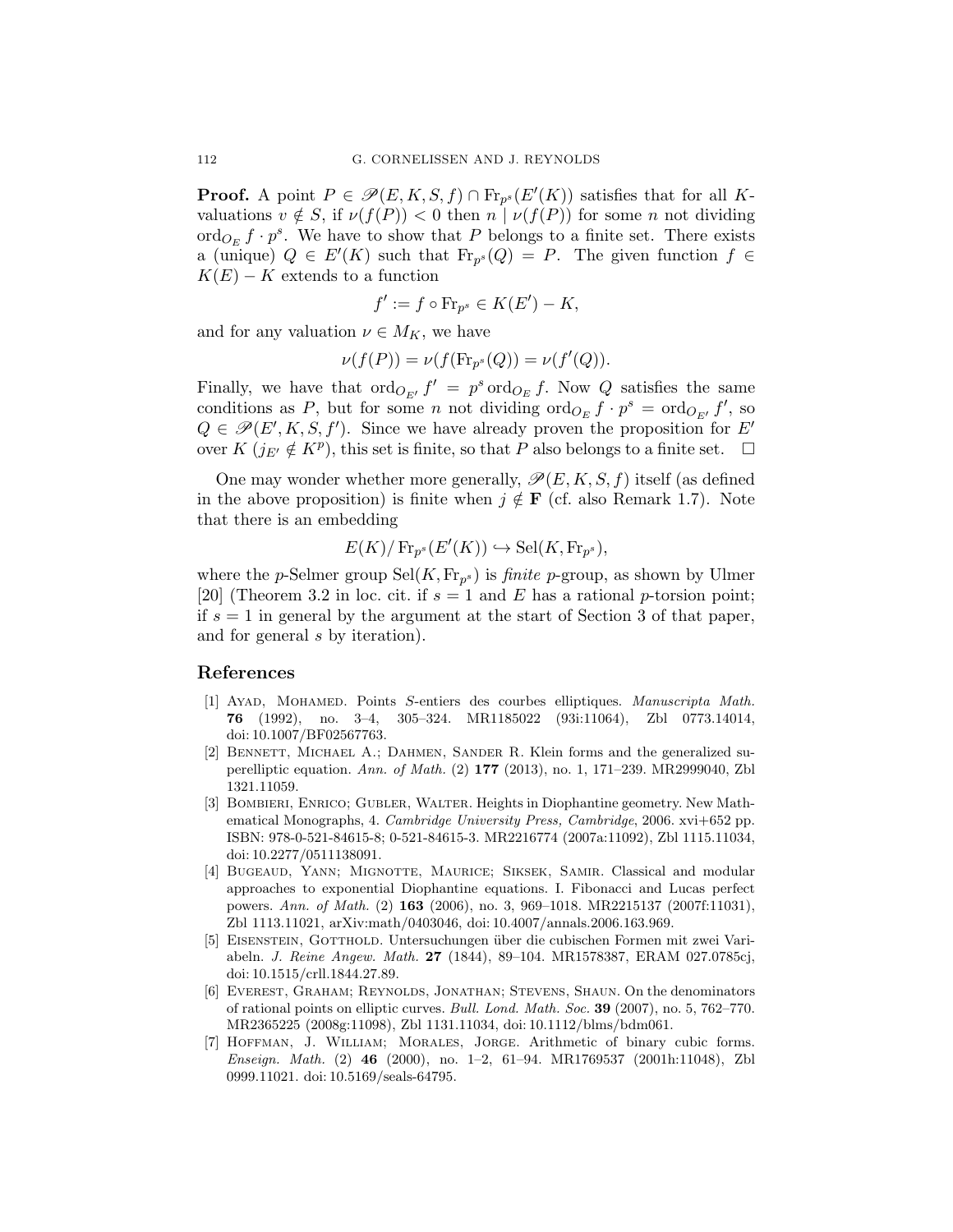- <span id="page-18-0"></span>[8] INGRAM, PATRICK; MAHÉ, VALÉRY; SILVERMAN, JOSEPH H.; STANGE, KATHERine E. ; Streng, Marco. Algebraic divisibility sequences over function fields. J. Aust. Math. Soc. 92 (2012), no. 1, 99–126. [MR2945679,](http://www.ams.org/mathscinet-getitem?mr=2945679) [Zbl 1251.11008,](http://zbmath.org/?q=an:1251.11008) [arXiv:1105.5633,](http://arXiv.org/abs/1105.5633) doi: [10.1017/S1446788712000092.](http://dx.doi.org/10.1017/S1446788712000092)
- [9] LANG, SERGE. Integral points on curves. Inst. Hautes Études Sci. Publ. Math. 6 (1960), 27–43. [MR0130219](http://www.ams.org/mathscinet-getitem?mr=0130219) (24 #A86), [Zbl 0112.13402,](http://zbmath.org/?q=an:0112.13402) doi: [10.1007/BF02698777.](http://dx.doi.org/10.1007/BF02698777)
- [10] Mahler, Kurt. Uber die rationalen Punkte auf Kurven vom Geschlecht Eins. ¨ J. Reine Angew. Math. 170 (1934), 168–178. [MR1581407,](http://www.ams.org/mathscinet-getitem?mr=1581407) [Zbl 0008.20002,](http://zbmath.org/?q=an:0008.20002) doi: [10.1515/crll.1934.170.168.](http://dx.doi.org/10.1515/crll.1934.170.168)
- [11] MASON, RICHARD C. Diophantine equations over function fields. London Mathematical Society Lecture Note Series, 96. Cambridge University Press, Cambridge, 1984. x+125 pp. ISBN: 0-521-26983-0. [MR0754559](http://www.ams.org/mathscinet-getitem?mr=0754559) (86b:11026), [Zbl 0533.10012,](http://zbmath.org/?q=an:0533.10012) doi: [10.1017/CBO9780511752490.](http://dx.doi.org/10.1017/CBO9780511752490)
- [12] PETHŐ, ATTILA. Perfect powers in second order linear recurrences. J. Number Theory 15 (1982), no. 1, 5–13. [MR0666345](http://www.ams.org/mathscinet-getitem?mr=0666345) (84f:10024), [Zbl 0488.10009,](http://zbmath.org/?q=an:0488.10009) doi: [10.1016/0022-](http://dx.doi.org/10.1016/0022-314X(82)90079-8) [314X\(82\)90079-8.](http://dx.doi.org/10.1016/0022-314X(82)90079-8)
- [13] REYNOLDS, JONATHAN. Extending Siegel's theorem for elliptic curves. Ph.D. thesis, University of East Anglia, 2008. <https://archive.uea.ac.uk/~h446483/main.pdf>.
- [14] Rosen, Michael. Number theory in function fields. Graduate Texts in Mathematics, 210. Springer-Verlag, New York, 2002. xii+358 pp. ISBN: 0-387-95335-3. [MR1876657](http://www.ams.org/mathscinet-getitem?mr=1876657) (2003d:11171), [Zbl 1043.11079,](http://zbmath.org/?q=an:1043.11079) doi: [10.1007/978-1-4757-6046-0.](http://dx.doi.org/10.1007/978-1-4757-6046-0)
- [15] Shorey, Tarlok N.; Stewart, Cameron L. Pure powers in recurrence sequences and some related Diophantine equations. J. Number Theory 27 (1987), no. 3, 324– 352. [MR0915504](http://www.ams.org/mathscinet-getitem?mr=0915504) (89a:11024), [Zbl 0624.10009,](http://zbmath.org/?q=an:0624.10009) doi: [10.1016/0022-314X\(87\)90071-0.](http://dx.doi.org/10.1016/0022-314X(87)90071-0)
- [16] SIEGEL, CARL L. Über einige Anwendungen diophantischer Approximationen. Abh. Preuß. Akad. Wiss., Phys.-Math. Kl. 1929 (1929), no. 1, 70pp. [Collected Works, pp. 209–266 (Springer Verlag, 1966)]. [MR3330350,](http://www.ams.org/mathscinet-getitem?mr=3330350) [JFM 56.0180.05,](http://www.emis.de/cgi-bin/MATH-item?56.0180.05) doi: [10.1007/978-88-](http://dx.doi.org/10.1007/978-88-7642-520-2_2) [7642-520-2](http://dx.doi.org/10.1007/978-88-7642-520-2_2) 2.
- [17] Silverman, Joseph H. The difference between the Weil height and the canonical height on elliptic curves. *Math. Comp.* **55** (1990), no. 192, 723–743. [MR1035944](http://www.ams.org/mathscinet-getitem?mr=1035944) (91d:11063), [Zbl 0729.14026,](http://zbmath.org/?q=an:0729.14026) doi: [10.2307/2008444.](http://dx.doi.org/10.2307/2008444)
- [18] Silverman, Joseph H. The arithmetic of elliptic curves. Second edition. Graduate Texts in Mathematics, 106. Springer, Dordrecht, 2009. xx+513 pp. ISBN: 978-0-387- 09493-9. [MR2514094](http://www.ams.org/mathscinet-getitem?mr=2514094) (2010i:11005), [Zbl 1194.11005,](http://zbmath.org/?q=an:1194.11005) doi: [10.1007/978-0-387-09494-6.](http://dx.doi.org/10.1007/978-0-387-09494-6)
- [19] Stein, William A.; et al. Sage Mathematics Software (Version 5.10.8). The Sage Development Team, 2011. <http://www.sagemath.org>.
- [20] Ulmer, Douglas L. p-descent in characteristic p. Duke Math. J. 62 (1991), no. 2, 237–265. [MR1104524](http://www.ams.org/mathscinet-getitem?mr=1104524) (92i:11068), [Zbl 0742.14028,](http://zbmath.org/?q=an:0742.14028) doi: [10.1215/S0012-7094-91-06210-](http://dx.doi.org/10.1215/S0012-7094-91-06210-1) [1.](http://dx.doi.org/10.1215/S0012-7094-91-06210-1)
- [21] Ulmer, Douglas L. Elliptic curves with large rank over function fields. Ann. of Math. (2) 155 (2002), no. 1, 295–315. [MR1888802](http://www.ams.org/mathscinet-getitem?mr=1888802) (2003b:11059), [Zbl 1109.11314,](http://zbmath.org/?q=an:1109.11314) [arXiv:math/0109163,](http://arXiv.org/abs/math/0109163) doi: [10.2307/3062158.](http://dx.doi.org/10.2307/3062158)
- [22] Ulmer, Douglas L. Elliptic curves over function fields. Arithmetic of L-functions, 211–280, IAS/Park City Math. Ser., 18. Amer. Math. Soc., Providence, RI, 2011. pp. 211–280. [MR2882692,](http://www.ams.org/mathscinet-getitem?mr=2882692) [Zbl 1323.11037.](http://zbmath.org/?q=an:1323.11037) [arXiv:1101.1939.](http://arXiv.org/abs/1101.1939)
- [23] VOLOCH, JOSÉ F. Explicit p-descent for elliptic curves in characteristic p. Compositio Math. 74 (1990), no. 3, 247–258. [MR1055695](http://www.ams.org/mathscinet-getitem?mr=1055695) (91f:11042), [Zbl 0715.14027.](http://zbmath.org/?q=an:0715.14027) [http:](http://eudml.org/doc/90020) [//eudml.org/doc/90020](http://eudml.org/doc/90020).